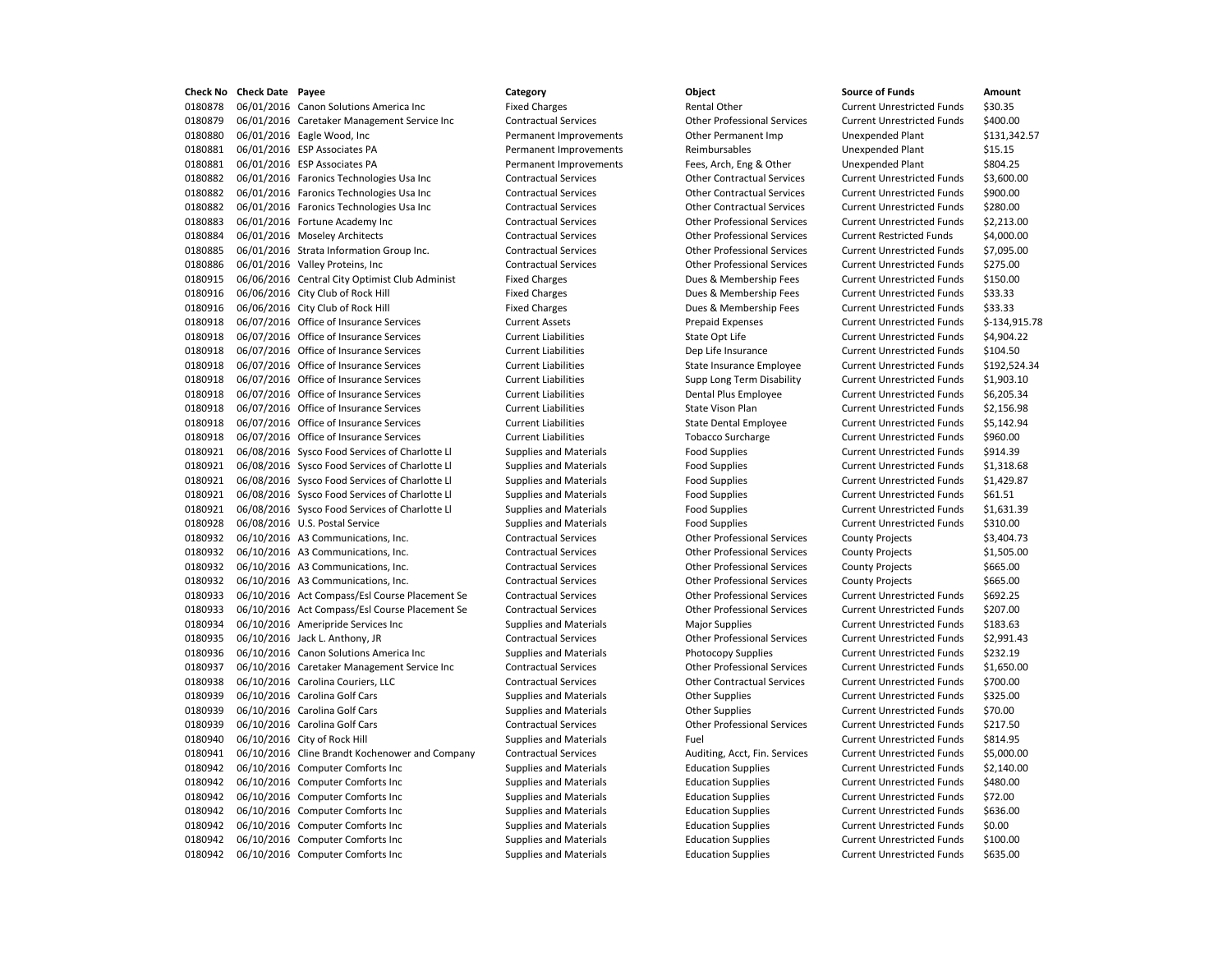0180942 06/10/2016 Computer Comforts Inc Supplies and Materials Education Supplies Current Unrestricted Funds \$2,140.00 06/10/2016 Computer Comforts Inc Supplies and Materials Education Supplies Current Unrestricted Funds \$480.00 06/10/2016 Computer Comforts Inc Supplies and Materials Education Supplies Current Unrestricted Funds \$72.00 06/10/2016 Computer Comforts Inc Supplies and Materials Education Supplies Current Unrestricted Funds \$636.00 06/10/2016 Computer Comforts Inc Supplies and Materials Education Supplies Current Unrestricted Funds \$0.00 06/10/2016 Computer Comforts Inc Supplies and Materials Education Supplies Current Unrestricted Funds \$100.00 06/10/2016 Cox's Rock Hill Inc Contractual Services Other Professional Services Current Unrestricted Funds \$1,385.00 06/10/2016 Dade Paper and Bag Co Supplies and Materials Janitorial Supplies Current Unrestricted Funds \$2,735.37 06/10/2016 Dade Paper and Bag Co Supplies and Materials Janitorial Supplies Current Unrestricted Funds \$363.22 06/10/2016 Dade Paper and Bag Co Supplies and Materials Janitorial Supplies Current Unrestricted Funds \$427.26 06/10/2016 Data Network Solutions Inc Contractual Services Other Contractual Services Current Unrestricted Funds \$2,700.00 06/10/2016 Data Network Solutions Inc Contractual Services Other Contractual Services Current Unrestricted Funds \$1,180.00 06/10/2016 Dell Computer Corporation Equipment Non Capitalized Equipment Current Restricted Funds \$2,923.98 0180946 06/10/2016 Dell Computer Corporation **Equipment** Equipment Non Capitalized Equipment Current Restricted Funds \$6,745.38 06/10/2016 Dell Computer Corporation Equipment Non Capitalized Equipment Current Restricted Funds \$-0.01 06/10/2016 Dell Computer Corporation Equipment Non Capitalized Equipment Current Restricted Funds \$45,501.05 06/10/2016 Dell Computer Corporation Equipment Non Capitalized Equipment Current Restricted Funds \$0.01 0180946 06/10/2016 Dell Computer Corporation Supplies and Materials Education Supplies Current Restricted Funds \$88.18 06/10/2016 Dell Computer Corporation Supplies and Materials Education Supplies Current Restricted Funds \$88.18 0180946 06/10/2016 Dell Computer Corporation Supplies and Materials Education Supplies Current Restricted Funds \$2,642.72 0180946 06/10/2016 Dell Computer Corporation Supplies and Materials Education Supplies Current Restricted Funds \$73.48 0180946 06/10/2016 Dell Computer Corporation Supplies and Materials Education Supplies Current Restricted Funds \$0.01 06/10/2016 Dell Computer Corporation Supplies and Materials Education Supplies Current Restricted Funds \$-0.01 06/10/2016 Dell Computer Corporation Supplies and Materials Education Supplies Current Restricted Funds \$6,745.38 06/10/2016 The Equipment Room Supplies and Materials Clothing Supplies Current Unrestricted Funds \$323.53 06/10/2016 Forklifts Unlimited Contractual Services Other Professional Services Current Unrestricted Funds \$824.99 06/10/2016 Fortune Academy Inc Contractual Services Other Professional Services Current Unrestricted Funds \$1,451.00 06/10/2016 Fortune Academy Inc Contractual Services Other Professional Services Current Unrestricted Funds \$348.00 06/10/2016 Fortune Academy Inc Contractual Services Other Professional Services Current Unrestricted Funds \$2,876.90 0180950 06/10/2016 Galls, an Aramark Company Supplies and Materials Clothing Supplies Current Unrestricted Funds \$76.63 0180950 06/10/2016 Galls, an Aramark Company Supplies and Materials Clothing Supplies Current Unrestricted Funds \$63.37 06/10/2016 Gateway Supply Company Contractual Services General Repair Current Unrestricted Funds \$-41.10 0180951 06/10/2016 Gateway Supply Company Contractual Services General Repair Current Unrestricted Funds \$1,195.00 06/10/2016 Gateway Supply Company Contractual Services General Repair Current Unrestricted Funds \$860.00 06/10/2016 Georgia Institute of Technology Supplies and Materials Education Supplies Current Unrestricted Funds \$1,800.00 06/10/2016 Georgia Institute of Technology Supplies and Materials Education Supplies Current Unrestricted Funds \$500.00 06/10/2016 Georgia Institute of Technology Supplies and Materials Education Supplies Current Unrestricted Funds \$1,512.00 0180953 06/10/2016 Graybar Electric Co Supplies and Materials County Projects County Projects \$2,888.32 0180953 06/10/2016 Graybar Electric Co Supplies and Materials County Projects County Projects \$234.60 0180953 06/10/2016 Graybar Electric Co Supplies and Materials County Projects County Projects \$358.80 0180953 06/10/2016 Graybar Electric Co Supplies and Materials Cother Supplies County Projects \$112.56 06/10/2016 Graybar Electric Co Supplies and Materials Other Supplies Current Unrestricted Funds \$-0.01 06/10/2016 Graybar Electric Co Supplies and Materials Other Supplies Current Unrestricted Funds \$2,166.24 06/10/2016 Graybar Electric Co Supplies and Materials Other Supplies Current Unrestricted Funds \$117.30 0180953 06/10/2016 Graybar Electric Co Supplies and Materials Curre Supplies Current Unrestricted Funds 5179.40 06/10/2016 Graybar Electric Co Supplies and Materials Other Supplies Current Unrestricted Funds \$112.56 06/10/2016 Gregg's Pelican SnoBalls, LLC Supplies and Materials Food Supplies Current Unrestricted Funds \$296.00 0180955 06/10/2016 The Honey Baked Ham Co #1543 Supplies and Materials Food Supplies Current Unrestricted Funds \$90.10 0180955 06/10/2016 The Honey Baked Ham Co #1543 Supplies and Materials Food Supplies Current Unrestricted Funds \$109.50 0180955 06/10/2016 The Honey Baked Ham Co #1543 Supplies and Materials Food Supplies Food Supplies Current Unrestricted Funds \$65.80 0180955 06/10/2016 The Honey Baked Ham Co #1543 Supplies and Materials Food Supplies Food Supplies Current Unrestricted Funds \$55.00 06/10/2016 Jer Group Inc Contractual Services Other Professional Services Current Unrestricted Funds \$270.00 06/10/2016 Keck and Wood, Inc Permanent Improvements Fees, Arch, Eng & Other Master Plan \$3,500.00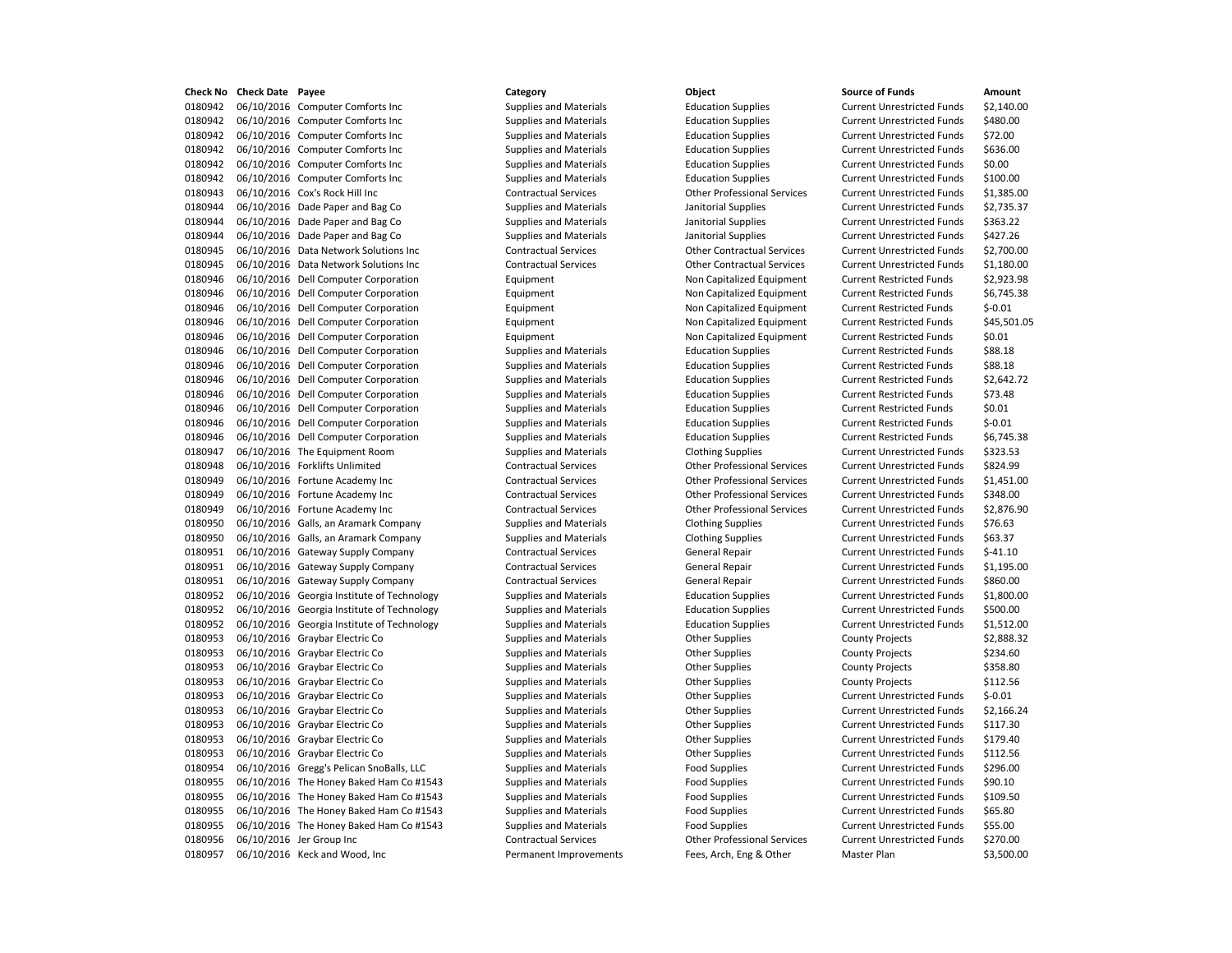| Check No | <b>Check Date Payee</b> |                                            | Category                      | Object                             | <b>Source of Funds</b>            | Amount    |
|----------|-------------------------|--------------------------------------------|-------------------------------|------------------------------------|-----------------------------------|-----------|
| 0180957  |                         | 06/10/2016 Keck and Wood, Inc              | Permanent Improvements        | Fees, Arch, Eng & Other            | <b>Unexpended Plant</b>           | \$1,926.9 |
| 0180958  |                         | 06/10/2016 Love Security Services Inc      | <b>Contractual Services</b>   | <b>Other Contractual Services</b>  | <b>Current Unrestricted Funds</b> | \$459.00  |
| 0180959  |                         | 06/10/2016 Melanie Rowe Catering           | <b>Supplies and Materials</b> | <b>Food Supplies</b>               | <b>Current Unrestricted Funds</b> | \$1,178.0 |
| 0180960  |                         | 06/10/2016 Merus Refreshment Services Inc  | <b>Supplies and Materials</b> | <b>Food Supplies</b>               | <b>Current Unrestricted Funds</b> | \$45.96   |
| 0180961  |                         | 06/10/2016 Mid-Carolina Ahec, Inc.         | <b>Contractual Services</b>   | <b>Other Professional Services</b> | <b>Current Unrestricted Funds</b> | \$44.00   |
| 0180962  |                         | 06/10/2016 O'Reilly Auto Parts             | Equipment                     | <b>Educational Equipment</b>       | <b>Current Unrestricted Funds</b> | \$5,999.9 |
| 0180963  |                         | 06/10/2016 Palmetto Waterproofing          | <b>Contractual Services</b>   | General Repair                     | <b>Current Unrestricted Funds</b> | \$5,660.0 |
| 0180964  | 06/10/2016 Panera Llc   |                                            | <b>Supplies and Materials</b> | <b>Food Supplies</b>               | <b>Current Unrestricted Funds</b> | \$57.52   |
| 0180965  | 06/10/2016 Patton Inc   |                                            | <b>Contractual Services</b>   | General Repair                     | <b>Current Unrestricted Funds</b> | \$1,280.0 |
| 0180965  | 06/10/2016 Patton Inc   |                                            | <b>Contractual Services</b>   | <b>General Repair</b>              | <b>Current Unrestricted Funds</b> | \$215.00  |
| 0180965  | 06/10/2016 Patton Inc   |                                            | <b>Contractual Services</b>   | <b>General Repair</b>              | <b>Current Unrestricted Funds</b> | \$417.00  |
| 0180966  |                         | 06/10/2016 Penn Station Subs               | <b>Supplies and Materials</b> | <b>Food Supplies</b>               | <b>Current Unrestricted Funds</b> | \$151.86  |
| 0180967  |                         | 06/10/2016 Plant Peddler Flower Shoppe Inc | <b>Supplies and Materials</b> | <b>Other Supplies</b>              | <b>Current Unrestricted Funds</b> | \$400.00  |
| 0180967  |                         | 06/10/2016 Plant Peddler Flower Shoppe Inc | <b>Supplies and Materials</b> | <b>Other Supplies</b>              | <b>Current Unrestricted Funds</b> | \$144.00  |
| 0180967  |                         | 06/10/2016 Plant Peddler Flower Shoppe Inc | <b>Supplies and Materials</b> | <b>Other Supplies</b>              | <b>Current Unrestricted Funds</b> | \$160.00  |
| 0180967  |                         | 06/10/2016 Plant Peddler Flower Shoppe Inc | <b>Supplies and Materials</b> | <b>Other Supplies</b>              | <b>Current Unrestricted Funds</b> | \$0.00    |
| 0180967  |                         | 06/10/2016 Plant Peddler Flower Shoppe Inc | <b>Supplies and Materials</b> | <b>Other Supplies</b>              | <b>Current Unrestricted Funds</b> | \$9.95    |
| 0180968  |                         | 06/10/2016 Praxair Distribution Inc        | <b>Supplies and Materials</b> | <b>Education Supplies</b>          | <b>Current Unrestricted Funds</b> | \$234.87  |
| 0180968  |                         | 06/10/2016 Praxair Distribution Inc        | <b>Supplies and Materials</b> | <b>Education Supplies</b>          | <b>Current Unrestricted Funds</b> | \$271.47  |
| 0180968  |                         | 06/10/2016 Praxair Distribution Inc        | <b>Supplies and Materials</b> | <b>Education Supplies</b>          | <b>Current Unrestricted Funds</b> | \$127.36  |
| 0180969  |                         | 06/10/2016 Porter Paints                   | <b>Contractual Services</b>   | General Repair                     | <b>Current Unrestricted Funds</b> | \$90.71   |
| 0180969  |                         | 06/10/2016 Porter Paints                   | <b>Contractual Services</b>   | General Repair                     | <b>Current Unrestricted Funds</b> | \$505.45  |
| 0180971  |                         | 06/10/2016 Simplex Grinnell Lp             | <b>Contractual Services</b>   | <b>Other Professional Services</b> | <b>Current Unrestricted Funds</b> | \$267.50  |
| 0180972  | 06/10/2016 Snipes       |                                            | <b>Supplies and Materials</b> | Janitorial Supplies                | <b>Current Unrestricted Funds</b> | \$26.75   |
| 0180973  | 06/10/2016 Staffmark    |                                            | <b>Contractual Services</b>   | <b>Other Contractual Services</b>  | <b>Current Unrestricted Funds</b> | \$509.36  |
| 0180973  | 06/10/2016 Staffmark    |                                            | <b>Contractual Services</b>   | <b>Other Contractual Services</b>  | <b>Current Unrestricted Funds</b> | \$509.36  |
| 0180973  | 06/10/2016 Staffmark    |                                            | <b>Contractual Services</b>   | <b>Other Professional Services</b> | <b>Current Unrestricted Funds</b> | \$293.20  |
| 0180973  | 06/10/2016 Staffmark    |                                            | <b>Contractual Services</b>   | <b>Other Contractual Services</b>  | <b>Current Unrestricted Funds</b> | \$293.20  |
| 0180973  | 06/10/2016 Staffmark    |                                            | <b>Contractual Services</b>   | <b>Other Professional Services</b> | <b>Current Unrestricted Funds</b> | \$293.20  |
| 0180973  | 06/10/2016 Staffmark    |                                            | <b>Contractual Services</b>   | <b>Other Contractual Services</b>  | <b>Current Unrestricted Funds</b> | \$293.20  |
| 0180974  |                         | 06/10/2016 Time Warner Cable Media Inc.    | <b>Contractual Services</b>   | Advertising                        | <b>Current Unrestricted Funds</b> | \$762.00  |
| 0180975  |                         | 06/10/2016 U Save Auto Rental              | Travel                        | Travel                             | <b>Current Unrestricted Funds</b> | \$190.52  |
| 0180975  |                         | 06/10/2016 U Save Auto Rental              | Travel                        | Travel                             | <b>Current Unrestricted Funds</b> | \$114.30  |
| 0180975  |                         | 06/10/2016 U Save Auto Rental              | Travel                        | Travel                             | <b>Current Unrestricted Funds</b> | \$51.98   |
| 0180975  |                         | 06/10/2016 U Save Auto Rental              | Travel                        | Travel                             | <b>Current Unrestricted Funds</b> | \$114.30  |
| 0180975  |                         | 06/10/2016 U Save Auto Rental              | Travel                        | Travel                             | <b>Current Unrestricted Funds</b> | \$46.30   |
| 0180975  |                         | 06/10/2016 U Save Auto Rental              | Travel                        | Travel                             | <b>Current Unrestricted Funds</b> | \$137.43  |
| 0180975  |                         | 06/10/2016 U Save Auto Rental              | Travel                        | Travel                             | <b>Current Unrestricted Funds</b> | \$48.31   |
| 0180975  |                         | 06/10/2016 U Save Auto Rental              | Travel                        | Travel                             | <b>Current Unrestricted Funds</b> | \$50.13   |
| 0180976  |                         | 06/10/2016 Unifirst Corporation            | <b>Contractual Services</b>   | <b>Other Professional Services</b> | <b>Current Unrestricted Funds</b> | \$90.74   |
| 0180976  |                         | 06/10/2016 Unifirst Corporation            | <b>Contractual Services</b>   | <b>Other Professional Services</b> | <b>Current Unrestricted Funds</b> | \$90.74   |
| 0180976  |                         | 06/10/2016 Unifirst Corporation            | <b>Contractual Services</b>   | <b>Other Professional Services</b> | <b>Current Unrestricted Funds</b> | \$90.74   |
| 0180977  |                         | 06/10/2016 Waiter's Choice Catering        | <b>Supplies and Materials</b> | <b>Food Supplies</b>               | <b>Current Unrestricted Funds</b> | \$252.56  |
| 0180977  |                         | 06/10/2016 Waiter's Choice Catering        | <b>Supplies and Materials</b> | <b>Food Supplies</b>               | <b>Current Unrestricted Funds</b> | \$477.73  |
| 0180977  |                         | 06/10/2016 Waiter's Choice Catering        | <b>Supplies and Materials</b> | <b>Food Supplies</b>               | <b>Current Unrestricted Funds</b> | \$552.95  |
| 0180977  |                         | 06/10/2016 Waiter's Choice Catering        | <b>Supplies and Materials</b> | <b>Food Supplies</b>               | <b>Current Unrestricted Funds</b> | \$447.57  |
| 0180977  |                         | 06/10/2016 Waiter's Choice Catering        | <b>Supplies and Materials</b> | <b>Food Supplies</b>               | <b>Current Unrestricted Funds</b> | \$253.76  |
| 0180977  |                         | 06/10/2016 Waiter's Choice Catering        | <b>Supplies and Materials</b> | <b>Food Supplies</b>               | <b>Current Unrestricted Funds</b> | \$751.90  |
| 0180977  |                         | 06/10/2016 Waiter's Choice Catering        | <b>Supplies and Materials</b> | <b>Food Supplies</b>               | <b>Current Unrestricted Funds</b> | \$198.60  |
| 0180977  |                         | 06/10/2016 Waiter's Choice Catering        | <b>Supplies and Materials</b> | <b>Food Supplies</b>               | <b>Current Unrestricted Funds</b> | \$936.61  |
| 0180978  | 06/10/2016 West Group   |                                            | Equipment                     | Library Books, Maps & Film         | <b>Current Unrestricted Funds</b> | \$557.75  |
| 0180978  | 06/10/2016 West Group   |                                            | Equipment                     | Library Books, Maps & Film         | <b>Current Unrestricted Funds</b> | \$764.67  |
| 0180979  |                         | 06/10/2016 Wilson Nursery                  | <b>Supplies and Materials</b> | <b>Maintenance Supplies</b>        | <b>Current Unrestricted Funds</b> | \$424.18  |
|          |                         |                                            |                               |                                    |                                   |           |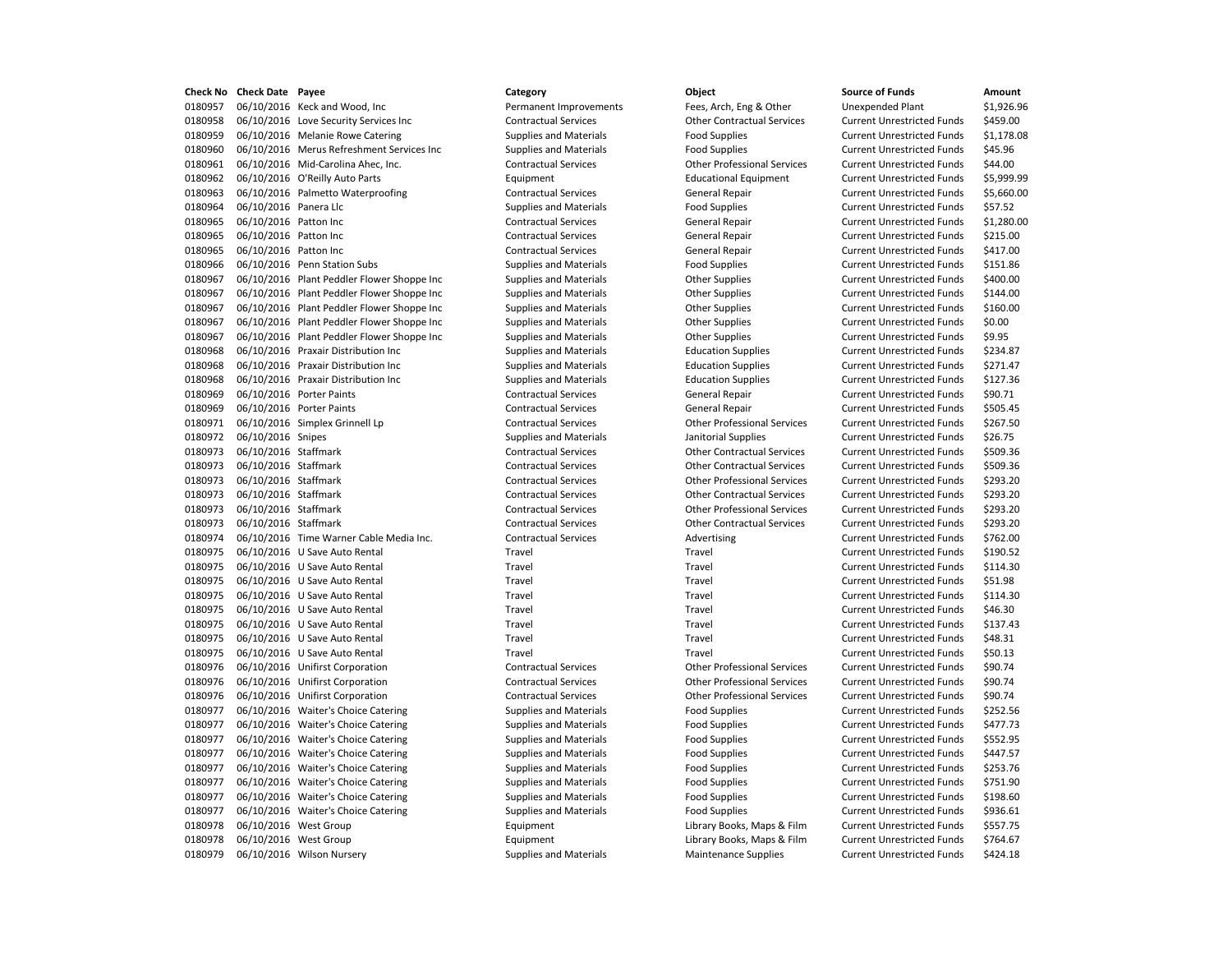0180980 06/10/2016 Adams Outdoor Advertising of Nc Contractual Services Advertising Advertising Current Unrestricted Funds \$1,650.00 0180981 06/10/2016 Aramark Services Supplies and Materials Food Supplies Food Supplies Current Unrestricted Funds \$2,728.50 0180981 06/10/2016 Aramark Services Supplies and Materials Food Supplies Current Unrestricted Funds \$134.25 0180981 06/10/2016 Aramark Services Supplies and Materials Food Supplies Food Supplies Current Unrestricted Funds \$53.70 0180981 06/10/2016 Aramark Services exception Supplies and Materials Food Supplies Food Supplies Current Unrestricted Funds \$15.00 0180982 06/10/2016 Herald Publishing Contractual Services Advertising Current Unrestricted Funds \$46.80 0180983 06/10/2016 Machinery Solutions Inc Contractual Services Other Professional Services Current Unrestricted Funds \$532.80 0180984 06/10/2016 Ontario Investments, Inc. Fixed Charges Rental Data Processing Equip Current Unrestricted Funds \$5,008.34 0180984 06/10/2016 Ontario Investments, Inc. Fixed Charges Rental Data Processing Equip Current Unrestricted Funds \$380.72 0180984 06/10/2016 Ontario Investments, Inc. Fixed Charges Rental Data Processing Equip Current Unrestricted Funds \$11,686.13 0180984 06/10/2016 Ontario Investments, Inc. Fixed Charges Rental Data Processing Equip Current Unrestricted Funds \$888.35 0180984 06/10/2016 Ontario Investments, Inc. Fixed Charges Rental Data Processing Equip Current Unrestricted Funds \$0.01 0180985 06/10/2016 Professional Printers Inc Contractual Services Printing Current Unrestricted Funds \$224.50 0180985 06/10/2016 Professional Printers Inc Contractual Services Printing Current Unrestricted Funds \$2,342.00 0180986 06/10/2016 Strata Information Group Inc. Contractual Services Other Professional Services Current Unrestricted Funds \$742.50 0180987 06/10/2016 Xerox Corporation **Fixed Charges** Fixed Charges Leased To Own Equip Current Unrestricted Funds \$1,043.54 0180988 06/10/2016 York County Contractual Services Other Professional Services Current Unrestricted Funds \$44.00 0180988 06/10/2016 York County Contractual Services Other Professional Services Current Unrestricted Funds \$24.75 0180990 06/10/2016 Sams Club Direct Supplies and Materials Food Supplies Food Supplies Current Unrestricted Funds \$35.40 0180990 06/10/2016 Sams Club Direct Supplies and Materials Food Supplies Food Supplies Current Unrestricted Funds \$105.15 0180990 06/10/2016 Sams Club Direct Supplies and Materials Food Supplies Food Supplies Current Unrestricted Funds \$90.14 0180990 06/10/2016 Sams Club Direct Supplies and Materials Food Supplies Food Supplies Current Unrestricted Funds \$32.86 0180990 06/10/2016 Sams Club Direct Supplies and Materials Food Supplies Food Supplies Current Unrestricted Funds \$87.60 0180990 06/10/2016 Sams Club Direct Supplies and Materials Food Supplies Current Unrestricted Funds \$193.70 0180990 06/10/2016 Sams Club Direct Supplies and Materials Food Supplies Food Supplies Current Unrestricted Funds \$89.30 0180990 06/10/2016 Sams Club Direct Supplies and Materials Food Supplies Food Supplies Current Unrestricted Funds \$37.41 0180990 06/10/2016 Sams Club Direct Supplies and Materials Food Supplies Food Supplies Current Unrestricted Funds \$115.28 0180990 06/10/2016 Sams Club Direct Supplies and Materials Food Supplies Current Unrestricted Funds \$98.02 0180990 06/10/2016 Sams Club Direct Supplies and Materials Food Supplies Food Supplies Current Unrestricted Funds \$206.12 0180990 06/10/2016 Sams Club Direct Supplies and Materials Food Supplies Food Supplies Current Unrestricted Funds \$55.94 0180991 06/10/2016 Chester Metropolitan District Contractual Services Utilities Utilities Current Unrestricted Funds \$57.84 0180995 06/13/2016 Chelsea M. Kreismer Contractual Services Other Professional Services Current Restricted Funds \$580.00 0181005 06/14/2016 Richard J. Carpenter Contractual Services Other Professional Services Current Restricted Funds \$750.00 0181006 06/14/2016 Max Johnson Contractual Services Other Professional Services Current Restricted Funds \$750.00 0181008 06/14/2016 Alexis A. Smith Contractual Services Other Professional Services Current Restricted Funds \$750.00 0181020 06/17/2016 Atlanta Dental Supply Contractual Services General Repair Current Unrestricted Funds \$608.00 0181020 06/17/2016 Atlanta Dental Supply Contractual Services General Repair Current Unrestricted Funds \$1,292.53 0181020 06/17/2016 Atlanta Dental Supply Contractual Services General Repair Current Unrestricted Funds \$84.85 0181021 06/17/2016 Bridge Interpreting Service Supplies and Materials Other Supplies Current Unrestricted Funds \$125.00 0181022 06/17/2016 Chef's Catering Supplies and Materials Food Supplies Food Supplies Current Unrestricted Funds 5796.75 0181023 06/17/2016 Gatlin Education Service Contractual Services Other Professional Services Current Unrestricted Funds \$2,095.00 0181023 06/17/2016 Gatlin Education Service Contractual Services Other Professional Services Current Unrestricted Funds \$2,095.00 0181024 06/17/2016 Robert E. Horak Contractual Services Current Restricted Funds \$2,880.00 0181025 06/17/2016 IBM Corpration Contractual Services Other Contractual Services Current Unrestricted Funds \$541.54 0181026 06/17/2016 Mid-Carolina Ahec, Inc. Contractual Services Other Professional Services Current Unrestricted Funds \$28.00 0181027 06/17/2016 Nolen Photography Inc. Contractual Services Other Professional Services Current Unrestricted Funds \$3,500.00 0181027 06/17/2016 Nolen Photography Inc. Contractual Services Other Professional Services Current Unrestricted Funds \$1,450.00 0181028 06/17/2016 S F I Electronics Inc Contractual Services Other Professional Services Current Unrestricted Funds \$3,987.78 0181029 06/17/2016 Winthrop University **Fixed Charges** Fixed Charges Rental Other Current Unrestricted Funds \$1,500.00 0181029 06/17/2016 Winthrop University Fixed Charges Fixed Charges Rental Other Current Unrestricted Funds \$1,405.86 0181029 06/17/2016 Winthrop University **Fixed Charges** Fixed Charges Rental Other Current Unrestricted Funds \$1,060.00 0181029 06/17/2016 Winthrop University Fixed Charges Fixed Charges Rental Other Current Unrestricted Funds \$1,080.00 0181029 06/17/2016 Winthrop University Fixed Charges Fixed Charges Rental Other Current Unrestricted Funds \$340.00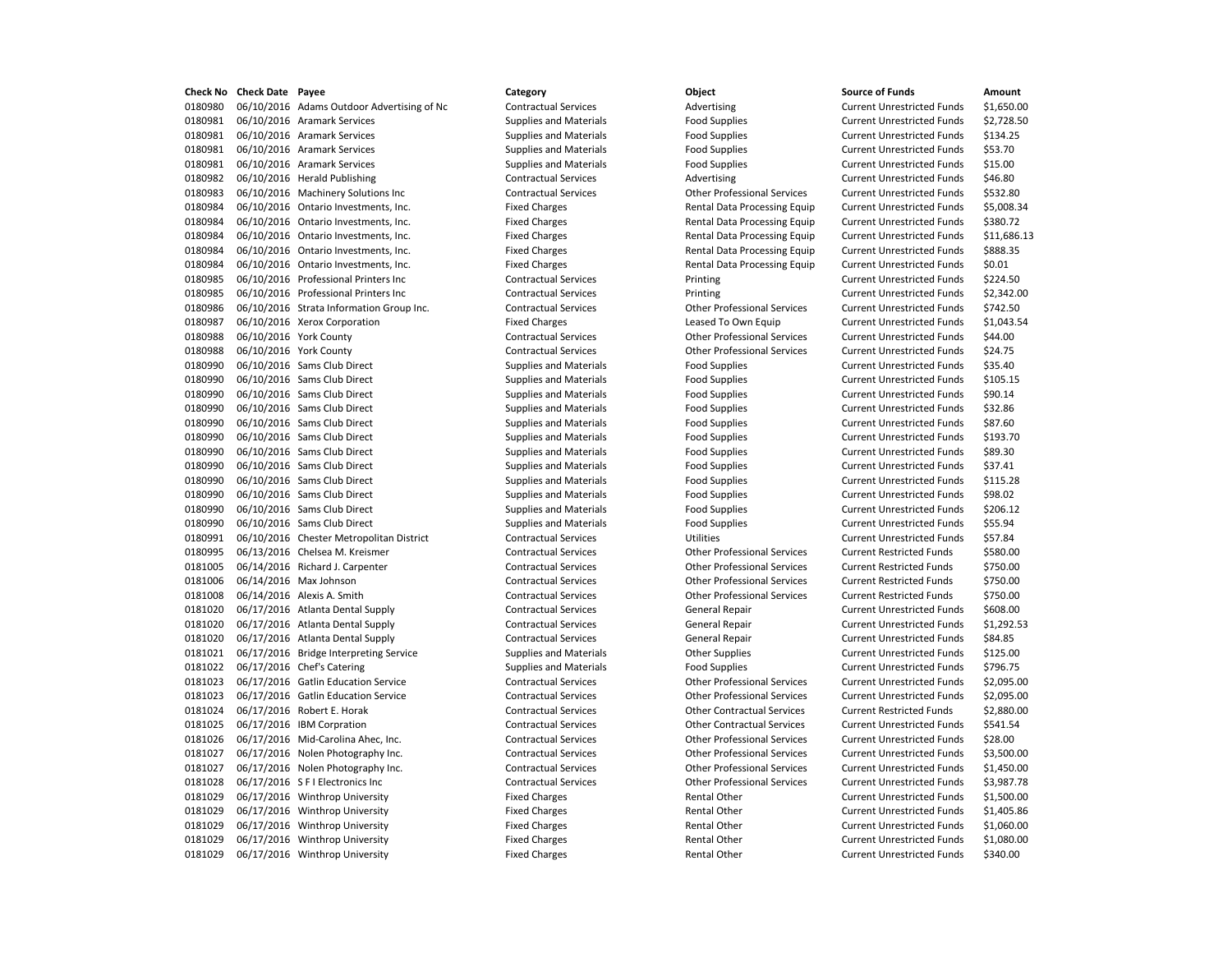0181031 06/20/2016 City Club of Rock Hill Fixed Charges Fixed Charges Dues & Membership Fees Current Unrestricted Funds \$58.33 0181033 06/20/2016 Corporation for a Skilled Workforce Fixed Charges Dues & Membership Fees Current Unrestricted Funds \$1,500.00 0181034 06/20/2016 Lake Wylie Chamber of Commerce Fixed Charges Dues & Membership Fees Current Unrestricted Funds \$450.00 0181035 06/20/2016 Peoples First Insurance Contractual Services Other Professional Services Current Unrestricted Funds \$2,327.76 0181038 06/20/2016 Bank of America Current Liabilities Current Liabilities A/P Bank of America Current Unrestricted Funds \$224,144.66 0181041 06/22/2016 American Airlines, Inc. Travel Travel Current Current Unrestricted Funds \$-12.50 0181041 06/22/2016 American Airlines, Inc. Travel Travel Current Current Unrestricted Funds 5-12.50 0181041 06/22/2016 American Airlines, Inc. Travel Travel Current Unrestricted Funds \$492.70 0181041 06/22/2016 American Airlines, Inc. Travel Out of State Air Trans Current Unrestricted Funds \$1,277.26 0181041 06/22/2016 American Airlines, Inc. Travel Travel Current Unrestricted Funds \$492.70 0181041 06/22/2016 American Airlines, Inc. Travel Travel Current Unrestricted Funds \$1,277.26 0181041 06/22/2016 American Airlines, Inc. Travel Out of State Air Trans Current Unrestricted Funds \$1,277.26 0181041 06/22/2016 American Airlines, Inc. Current Assets Prepaid Expenses Current Unrestricted Funds \$498.70 0181041 06/22/2016 American Airlines, Inc. Travel Travel Current Unrestricted Funds \$-12.50 0181041 06/22/2016 American Airlines. Inc. Travel Travel Current Dubberry Current Unrestricted Funds \$459.70 0181041 06/22/2016 American Airlines, Inc. Travel Travel Current Unrestricted Funds \$-12.50 0181041 06/22/2016 American Airlines, Inc. Travel Travel Current Dut of State Air Trans Current Unrestricted Funds \$492.70 0181042 06/22/2016 Assessment Technologies Institute Op Revenue - Other Current Unres ATI Current Unrestricted Funds \$1,265.00 0181042 06/22/2016 Assessment Technologies Institute Op Revenue - Other Current Unres ATI Current Unrestricted Funds \$920.00 0181042 06/22/2016 Assessment Technologies Institute Op Revenue - Other Current Unres ATI Current Unrestricted Funds \$4,715.00 0181043 06/22/2016 Chester Metropolitan District Contractual Services Utilities Utilities Current Unrestricted Funds \$93.91 0181043 06/22/2016 Chester Metropolitan District Contractual Services Utilities Current Unrestricted Funds \$434.61 0181044 06/23/2016 Beverly A Carroll LLC Contractual Services Legal Services Current Unrestricted Funds \$1,800.00 0181045 06/23/2016 Community College Business Officers Fixed Charges Dues & Membership Fees Current Unrestricted Funds \$450.00 0181046 06/23/2016 SC Radiation Quality Standards Ass Fixed Charges Dues & Membership Fees Current Unrestricted Funds \$50.00 0181047 06/24/2016 Allfire Services, Llc Contractual Services Other Professional Services Current Unrestricted Funds \$349.12 0181048 06/24/2016 Ameripride Services Inc Supplies and Materials Major Supplies Magior Supplies Current Unrestricted Funds \$234.19 0181049 06/24/2016 Apple Inc Current Restricted Funds Supplies and Materials Other Supplies Current Restricted Funds \$2,847.00 0181049 06/24/2016 Apple Inc example Supplies and Materials other Supplies Current Restricted Funds \$2,261.00 0181049 06/24/2016 Apple Inc Current Restricted Funds S1,098.00 0181049 06/24/2016 Apple Inc example inc Supplies and Materials Current Restricted Funds \$897.00 0181049 06/24/2016 Apple Inc Current Restricted Funds Street Restricted Funds Street Restricted Funds \$796.00 0181049 06/24/2016 Apple Inc Equipment Non Capitalized Equipment Current Restricted Funds \$44,631.00 0181049 06/24/2016 Apple Inc Equipment Non Capitalized Equipment Current Restricted Funds \$11,907.00 0181049 06/24/2016 Apple Inc example and Equipment Equipment Non Capitalized Equipment Current Restricted Funds \$9,396.00 0181049 06/24/2016 Apple Inc example 10 Capitalized Equipment Non Capitalized Equipment Current Restricted Funds \$5,858.00 0181050 06/24/2016 Caretaker Management Service Inc Contractual Services Other Professional Services Current Unrestricted Funds \$950.00 0181050 06/24/2016 Caretaker Management Service Inc Contractual Services Other Contractual Services Current Unrestricted Funds \$1,205.00 0181051 06/24/2016 Carrier Corporation Contractual Services General Repair Current Unrestricted Funds \$4,989.37 0181051 06/24/2016 Carrier Corporation Contractual Services General Repair Current Unrestricted Funds \$88.40 0181052 06/24/2016 Chef's Catering external Supplies and Materials Food Supplies Food Supplies Current Unrestricted Funds \$466.02 0181053 06/24/2016 Clean Windows Unlimited Contractual Services Other Contractual Services Current Unrestricted Funds \$6,475.00 0181053 06/24/2016 Clean Windows Unlimited Contractual Services Other Contractual Services Current Unrestricted Funds \$4,500.00 0181054 06/24/2016 Dell Computer Corporation Supplies and Materials Education Supplies Current Restricted Funds \$6,125.79 0181054 06/24/2016 Dell Computer Corporation Supplies and Materials Education Supplies Current Restricted Funds \$440.97 0181054 06/24/2016 Dell Computer Corporation Supplies and Materials Education Supplies Current Restricted Funds \$845.94 0181054 06/24/2016 Dell Computer Corporation Equipment Non Capitalized Equipment Current Restricted Funds \$1,999.85 0181054 06/24/2016 Dell Computer Corporation **Equipment** Equipment Non Capitalized Equipment Current Restricted Funds \$0.01 0181054 06/24/2016 Dell Computer Corporation Supplies and Materials Other Supplies Current Restricted Funds \$14,257.05 0181054 06/24/2016 Dell Computer Corporation Supplies and Materials Corner Supplies Current Restricted Funds \$545.99 0181055 06/24/2016 Fastenal Contractual Services Other Contractual Services Current Unrestricted Funds \$55.82 0181056 06/24/2016 Fortune Academy Inc Contractual Services Other Professional Services Current Unrestricted Funds \$4,478.50 0181057 06/24/2016 The Honey Baked Ham Co #1543 Supplies and Materials Food Supplies Current Unrestricted Funds \$55.00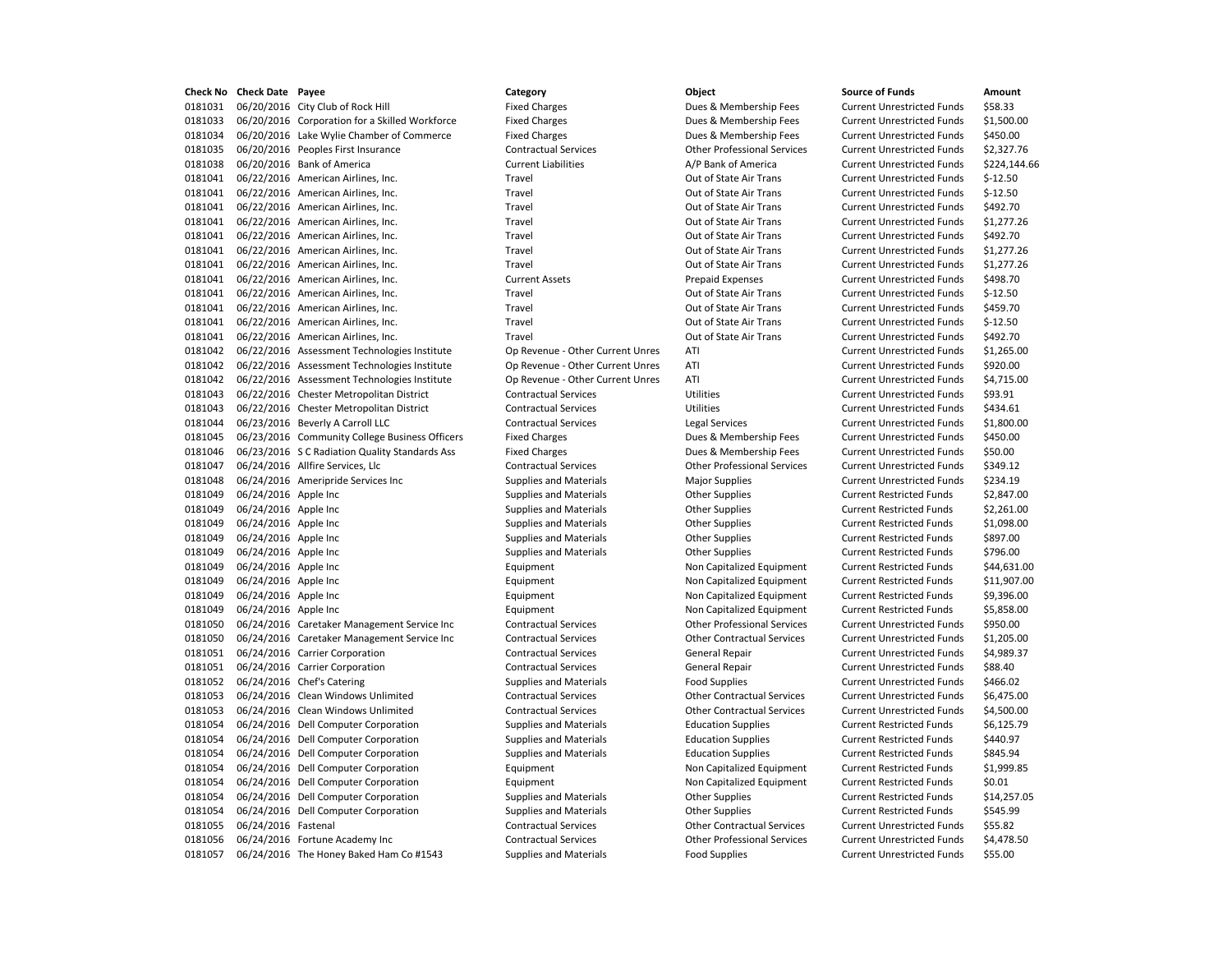0181058 06/24/2016 Jacksons Kitchen Supplies and Materials Food Supplies Current Unrestricted Funds \$3,190.87 06/24/2016 Johnson Controls Inc Contractual Services Other Contractual Services Current Unrestricted Funds \$603.80 06/24/2016 Love Security Services Inc Contractual Services Other Contractual Services Current Unrestricted Funds \$556.06 06/24/2016 Lynda.Com Contractual Services Other Contractual Services Current Unrestricted Funds \$3,400.00 0181062 06/24/2016 Melanie Rowe Catering Supplies and Materials Food Supplies Current Unrestricted Funds \$561.37 0181062 06/24/2016 Melanie Rowe Catering Supplies and Materials Food Supplies Current Unrestricted Funds \$243.00 0181062 06/24/2016 Melanie Rowe Catering Supplies and Materials Food Supplies Current Unrestricted Funds \$2,790.00 0181062 06/24/2016 Melanie Rowe Catering Supplies and Materials Food Supplies Current Unrestricted Funds \$2,172.50 0181062 06/24/2016 Melanie Rowe Catering Supplies and Materials Food Supplies Food Supplies Current Unrestricted Funds \$187.20 06/24/2016 Mid-Carolina Ahec, Inc. Contractual Services Other Professional Services Current Unrestricted Funds \$140.00 0181064 06/24/2016 Panera Llc **Supplies and Materials** Food Supplies **Food Supplies** Current Unrestricted Funds \$1,851.82 0181064 06/24/2016 Panera Llc **Supplies and Materials** Food Supplies **Food Supplies Current Unrestricted Funds** \$204.79 06/24/2016 Porter Paints Contractual Services General Repair Current Unrestricted Funds \$77.68 0181065 06/24/2016 Porter Paints **Cancel Accord Contractual Services** General Repair Current Unrestricted Funds \$21.98 06/24/2016 Porter Paints Contractual Services General Repair Current Unrestricted Funds \$43.48 06/24/2016 Shred With Us Contractual Services Other Professional Services Current Unrestricted Funds \$146.70 06/24/2016 Sign Techniques Contractual Services Other Professional Services Current Unrestricted Funds \$25.68 06/24/2016 Staffmark Contractual Services Other Contractual Services Current Unrestricted Funds \$496.13 06/24/2016 Staffmark Contractual Services Other Contractual Services Current Unrestricted Funds \$502.74 06/24/2016 Staffmark Contractual Services Other Contractual Services Current Unrestricted Funds \$293.20 06/24/2016 Staffmark Contractual Services Other Professional Services Current Unrestricted Funds \$278.54 06/24/2016 Staffmark Contractual Services Other Professional Services Current Unrestricted Funds \$293.20 06/24/2016 Staffmark Contractual Services Other Contractual Services Current Unrestricted Funds \$278.54 06/24/2016 Tg&r Landscape Group Contractual Services General Repair Current Unrestricted Funds \$786.00 06/24/2016 Troxell Communications Supplies and Materials Education Supplies Current Unrestricted Funds \$7,339.05 0181071 06/24/2016 Waste Management of the Carolinas Contractual Services Utilities Utilities Current Unrestricted Funds \$256.81 0181072 06/24/2016 Xerox Corporation **Fixed Charges** Fixed Charges Leased To Own Equip Current Unrestricted Funds \$985.65 06/24/2016 Atlanta Dental Supply Contractual Services General Repair Current Unrestricted Funds \$76.00 06/24/2016 Christopher H. Beasley Contractual Services Other Professional Services Current Unrestricted Funds \$2,950.00 0181075 06/24/2016 Burgess Sales & Supply Contractual Services General Repair Current Unrestricted Funds \$1,464.83 06/24/2016 Canon Solutions America Inc Supplies and Materials Photocopy Supplies Current Unrestricted Funds \$268.44 0181076 06/24/2016 Canon Solutions America Inc Fixed Charges Fixed Charges Rental Other Current Unrestricted Funds \$29.76 0181077 06/24/2016 City Electric Accounts - Sc Contractual Services General Repair Current Unrestricted Funds \$91.04 06/24/2016 Cook and Boardman, Inc Contractual Services General Repair Current Unrestricted Funds \$66.56 06/24/2016 Cook and Boardman, Inc Contractual Services General Repair Current Unrestricted Funds \$222.72 0181078 06/24/2016 Cook and Boardman, Inc Contractual Services General Repair General Repair Current Unrestricted Funds \$27.20 06/24/2016 Cook and Boardman, Inc Contractual Services General Repair Current Unrestricted Funds \$30.10 06/24/2016 Dade Paper and Bag Co Supplies and Materials Janitorial Supplies Current Unrestricted Funds \$118.93 06/24/2016 Dade Paper and Bag Co Supplies and Materials Janitorial Supplies Current Unrestricted Funds \$102.88 06/24/2016 Data Network Solutions Inc Equipment Equipment Current Restricted Funds \$0.00 0181080 06/24/2016 Data Network Solutions Inc **Equipment** Equipment Equipment Current Restricted Funds \$9,800.00 0181080 06/24/2016 Data Network Solutions Inc **Equipment** Equipment Equipment Equipment Current Restricted Funds \$3,927.40 0181080 06/24/2016 Data Network Solutions Inc **Equipment** Equipment Equipment Current Restricted Funds \$3,781.40 0181080 06/24/2016 Data Network Solutions Inc **Equipment** Equipment Equipment Equipment Current Restricted Funds \$3,781.40 06/24/2016 Data Network Solutions Inc Equipment Equipment Current Restricted Funds \$4,662.00 0181080 06/24/2016 Data Network Solutions Inc **Equipment** Equipment Equipment Equipment Current Restricted Funds \$3,600.00 06/24/2016 Data Network Solutions Inc Equipment Equipment Current Restricted Funds \$4,800.00 06/24/2016 Davis & Floyd, Inc. Permanent Improvements Fees, Arch, Eng & Other Unexpended Plant \$11,322.00 0181081 06/24/2016 Davis & Floyd, Inc. The Permanent Improvements Reimbursables Unexpended Plant \$125.52 06/24/2016 Dell Computer Corporation Equipment Non Capitalized Equipment Current Restricted Funds \$15,548.85 06/24/2016 Dell Computer Corporation Equipment Non Capitalized Equipment Current Restricted Funds \$39,640.80 06/24/2016 Dell Computer Corporation Supplies and Materials Education Supplies Current Unrestricted Funds \$2,153.48 06/24/2016 Ellucian Inc Contractual Services Other Professional Services Current Unrestricted Funds \$1,065.00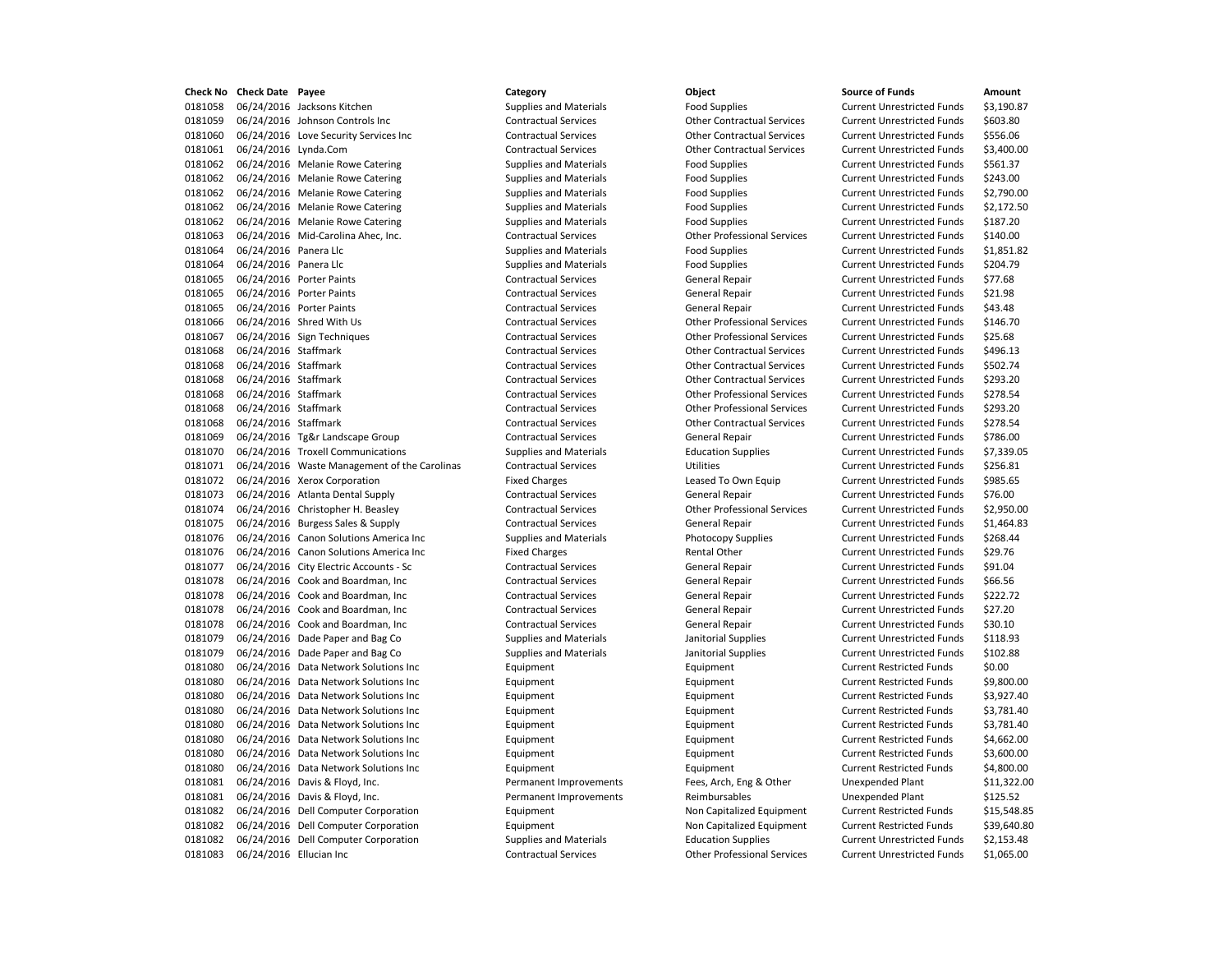0181083 06/24/2016 Ellucian Inc Contractual Services Other Professional Services Current Unrestricted Funds \$958.84 0181083 06/24/2016 Ellucian Inc Contractual Services Other Professional Services Current Unrestricted Funds \$426.00 0181083 06/24/2016 Ellucian Inc Contractual Services Other Professional Services Current Unrestricted Funds \$213.00 0181084 06/24/2016 Grace Outdoor, LLC Contractual Services Advertising Current Unrestricted Funds \$2,200.00 0181085 06/24/2016 Graybar Electric Co Permanent Improvements Renov of Build & Add County Projects \$2,067.52 0181085 06/24/2016 Graybar Electric Co **Permanent Improvements** Renov of Build & Add County Projects \$1,375.92 0181085 06/24/2016 Graybar Electric Co **Permanent Improvements** Renov of Build & Add County Projects \$30.90 0181085 06/24/2016 Graybar Electric Co **Permanent Improvements** Renov of Build & Add County Projects \$85.95 0181085 06/24/2016 Graybar Electric Co **Permanent Improvements** Renov of Build & Add County Projects \$1,896.44 0181085 06/24/2016 Graybar Electric Co Permanent Improvements Renov of Build & Add County Projects \$-2,212.25 0181085 06/24/2016 Graybar Electric Co **Permanent Improvements** Renov of Build & Add County Projects \$9.54 0181085 06/24/2016 Graybar Electric Co **Permanent Improvements** Renov of Build & Add County Projects \$-0.01 0181086 06/24/2016 Herald Publishing Contractual Services Advertising Current Unrestricted Funds \$2,402.84 0181087 06/24/2016 Jacksons Kitchen Supplies and Materials Food Supplies Current Unrestricted Funds \$642.75 0181088 06/24/2016 Johnson Controls Inc Contractual Services Other Contractual Services Current Unrestricted Funds \$1,125.76 0181089 06/24/2016 Kone Inc. 6082 Contractual Services Other Contractual Services Current Unrestricted Funds \$440.00 0181090 06/24/2016 Lowes Home Centers Contractual Services General Repair Current Unrestricted Funds \$210.97 0181091 06/24/2016 Mid-Carolina Ahec, Inc. Contractual Services Other Professional Services Current Unrestricted Funds \$56.00 0181091 06/24/2016 Mid-Carolina Ahec, Inc. Contractual Services Other Professional Services Current Unrestricted Funds \$8.00 0181091 06/24/2016 Mid-Carolina Ahec, Inc. Contractual Services Other Professional Services Current Unrestricted Funds \$104.00 0181092 06/24/2016 Mitre Design Inc Contractual Services Other Professional Services Current Restricted Funds \$22,525.00 0181093 06/24/2016 Moseley Architects Contractual Services Other Professional Services Current Restricted Funds \$1,000.00 0181094 06/24/2016 Panera Llc **Supplies and Materials** Food Supplies Food Supplies Current Unrestricted Funds \$45.75 0181095 06/24/2016 PB Appleton Customer Care Serv Supplies and Materials Postage Prostage Current Unrestricted Funds \$327.39 0181096 06/24/2016 Praxair Distribution Inc Supplies and Materials Education Supplies Current Unrestricted Funds \$263.08 0181096 06/24/2016 Praxair Distribution Inc Supplies and Materials Education Supplies Current Unrestricted Funds \$525.80 0181097 06/24/2016 Product Development Inc. Contractual Services Other Contractual Services Current Restricted Funds \$2,400.00 0181098 06/24/2016 SCMS Inc. Equipment Non Capitalized Equipment Current Unrestricted Funds \$3,065.60 0181098 06/24/2016 SCMS Inc. Equipment Non Capitalized Equipment Current Unrestricted Funds \$547.20 0181098 06/24/2016 SCMS Inc. external non-capitalized Equipment Non Capitalized Equipment Current Unrestricted Funds \$422.40 0181098 06/24/2016 SCMS Inc. external non-capitalized Equipment Non Capitalized Equipment Current Unrestricted Funds \$898.80 0181098 06/24/2016 SCMS Inc. external non-capitalized Equipment Non Capitalized Equipment Current Unrestricted Funds \$264.00 0181098 06/24/2016 SCMS Inc. external non-capitalized Equipment Non Capitalized Equipment Current Unrestricted Funds \$225.60 0181098 06/24/2016 SCMS Inc. external non-capitalized Equipment Non Capitalized Equipment Current Unrestricted Funds \$491.40 0181098 06/24/2016 SCMS Inc. Equipment Non Capitalized Equipment Current Unrestricted Funds \$196.20 0181098 06/24/2016 SCMS Inc. external current Current Current Unrestricted Funds \$44.10 0181098 06/24/2016 SCMS Inc. <br>
Equipment Non Capitalized Equipment Current Unrestricted Funds \$115.00 0181098 06/24/2016 SCMS Inc. example and Equipment Equipment Non Capitalized Equipment Current Unrestricted Funds \$91.20 0181098 06/24/2016 SCMS Inc. The Same Current Equipment Equipment Non Capitalized Equipment Current Unrestricted Funds \$28.50 0181098 06/24/2016 SCMS Inc. example and the Equipment Equipment Non Capitalized Equipment Current Unrestricted Funds \$57.60 0181098 06/24/2016 SCMS Inc. <br>
Equipment Current Unrestricted Funds \$85.50 0181098 06/24/2016 SCMS Inc. external non-capitalized Equipment Non Capitalized Equipment Current Unrestricted Funds \$370.80 0181098 06/24/2016 SCMS Inc. The Same Current Equipment Equipment Non Capitalized Equipment Current Unrestricted Funds \$88.20 0181099 06/24/2016 Sign Techniques Contractual Services Other Professional Services Current Unrestricted Funds \$13.38 0181100 06/24/2016 Snipes Supplies and Materials Janitorial Supplies Supplies Current Unrestricted Funds 5148.20 0181101 06/24/2016 Staffmark Contractual Services Other Contractual Services Current Unrestricted Funds \$509.36 0181101 06/24/2016 Staffmark Contractual Services Other Contractual Services Current Unrestricted Funds \$271.21 0181101 06/24/2016 Staffmark Contractual Services Other Professional Services Current Unrestricted Funds \$271.21 0181102 06/24/2016 Stericycle Inc Contractual Services Other Professional Services Current Unrestricted Funds \$78.77 0181102 06/24/2016 Stericycle Inc Contractual Services Other Professional Services Current Unrestricted Funds \$294.05 0181102 06/24/2016 Stericycle Inc Contractual Services Other Professional Services Current Unrestricted Funds \$136.52 0181102 06/24/2016 Stericycle Inc Contractual Services Other Professional Services Current Unrestricted Funds \$15.75 0181103 06/24/2016 Strata Information Group Inc. Contractual Services Other Professional Services Current Unrestricted Funds \$330.00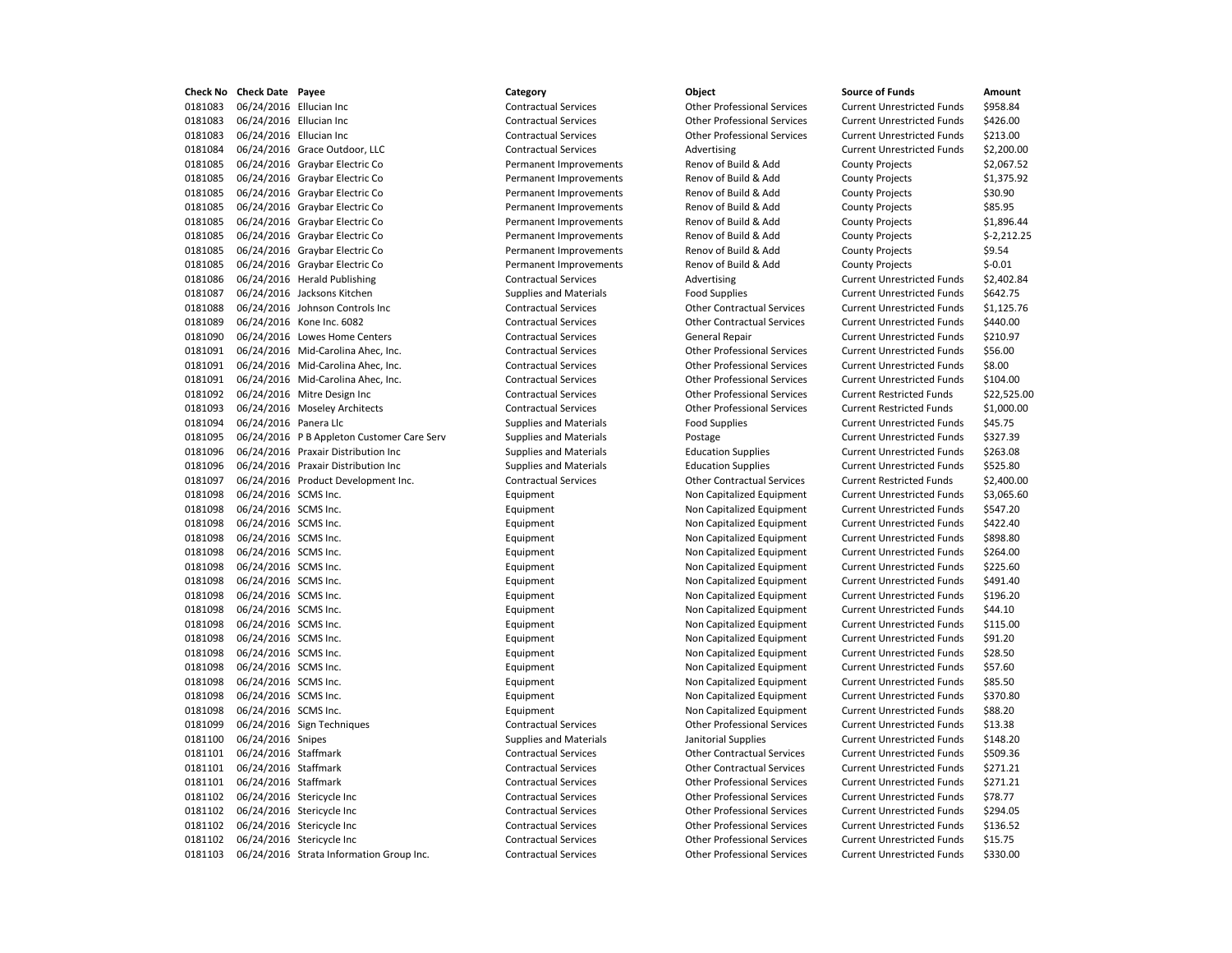**Check No Check Date Payee Category Object Source of Funds Amount** 0181103 06/24/2016 Strata Information Group Inc. Contractual Services Other Professional Services Current Unrestricted Funds \$8,002.50 0181104 06/24/2016 Terminix Service Inc Contractual Services Other Contractual Services Current Unrestricted Funds \$55.00 0181104 06/24/2016 Terminix Service Inc Contractual Services Other Contractual Services Current Unrestricted Funds \$90.00 0181105 06/24/2016 Time Warner Cable Media Inc. Contractual Services Advertising Advertising Current Unrestricted Funds \$146.00 0181106 06/24/2016 TRINITY INTERIORS LLC Contractual Services Other Professional Services County Projects \$2,286.00 0181106 06/24/2016 TRINITY INTERIORS LLC Contractual Services Other Professional Services County Projects \$1,164.00 0181106 06/24/2016 TRINITY INTERIORS LLC Contractual Services Other Professional Services Current Unrestricted Funds \$1,222.00 0181106 06/24/2016 TRINITY INTERIORS LLC Contractual Services Other Professional Services Current Unrestricted Funds \$573.00 0181107 06/24/2016 UMKC Academic Support and Mentoring Contractual Services Other Professional Services Current Unrestricted Funds \$6,671.01 0181108 06/24/2016 Waiter's Choice Catering Supplies and Materials Food Supplies Current Unrestricted Funds \$365.42 0181109 06/24/2016 Unified Av Systems Supplies and Materials Education Supplies Current Restricted Funds \$3,149.00 0181109 06/24/2016 Unified Av Systems Supplies and Materials Education Supplies Current Restricted Funds \$139.43 0181109 06/24/2016 Unified Av Systems Supplies and Materials Education Supplies Current Restricted Funds \$66.29 0181109 06/24/2016 Unified Av Systems Supplies and Materials Education Supplies Current Restricted Funds \$424.29 0181109 06/24/2016 Unified Av Systems Supplies and Materials Education Supplies Current Restricted Funds \$40.00 0181110 06/24/2016 Unifirst Corporation Contractual Services Other Professional Services Current Unrestricted Funds \$90.74 0181110 06/24/2016 Unifirst Corporation Contractual Services Other Professional Services Current Unrestricted Funds \$90.74 0181111 06/24/2016 Watson Tate Savory Architects Inc Permanent Improvements Reimbursables Unexpended Plant \$243.09 0181112 06/24/2016 Xerox Corporation The South Charges Fixed Charges Leased To Own Equip Current Unrestricted Funds \$732.70 0181113 06/24/2016 York County Contractual Services Other Professional Services Current Unrestricted Funds \$32.73 0181114 06/24/2016 Youvisit Llc **Contractual Services** Contractual Services Advertising Current Unrestricted Funds \$1,526.00 0181117 06/24/2016 Cherry Tree, LLC **Fixed Charges** Fixed Charges Rent Non State Current Unrestricted Funds \$8,532.50 0181118 06/24/2016 Chester Rental Uniform Current Liabilities Uniform Current Unrestricted Funds \$27.84 0181118 06/24/2016 Chester Rental Uniform Current Liabilities Uniform Current Unrestricted Funds \$27.84 0181118 06/24/2016 Chester Rental Uniform Current Liabilities Uniform Uniform Current Unrestricted Funds \$27.84 0181118 06/24/2016 Chester Rental Uniform Current Liabilities Uniform Current Unrestricted Funds \$27.84 0181118 06/24/2016 Chester Rental Uniform Current Liabilities Uniform Uniform Current Unrestricted Funds \$27.84 0181118 06/24/2016 Chester Rental Uniform Supplies and Materials Clothing Supplies Current Unrestricted Funds \$27.84 0181118 06/24/2016 Chester Rental Uniform Supplies and Materials Clothing Supplies Current Unrestricted Funds \$27.84 0181118 06/24/2016 Chester Rental Uniform Supplies and Materials Clothing Supplies Current Unrestricted Funds \$27.84 0181118 06/24/2016 Chester Rental Uniform Supplies and Materials Clothing Supplies Current Unrestricted Funds \$27.84 0181118 06/24/2016 Chester Rental Uniform Supplies and Materials Clothing Supplies Current Unrestricted Funds \$27.84 0181119 06/24/2016 Chester Rental Uniform Supplies and Materials Clothing Supplies Current Unrestricted Funds \$5.94 0181119 06/24/2016 Chester Rental Uniform Supplies and Materials Clothing Supplies Current Unrestricted Funds \$5.94 0181119 06/24/2016 Chester Rental Uniform Supplies and Materials Clothing Supplies Current Unrestricted Funds \$5.94 0181119 06/24/2016 Chester Rental Uniform Current Liabilities Uniform Current Unrestricted Funds \$5.94 0181119 06/24/2016 Chester Rental Uniform Current Liabilities Uniform Current Unrestricted Funds \$5.94 0181119 06/24/2016 Chester Rental Uniform Current Liabilities Uniform Current Unrestricted Funds \$5.94 0181120 06/24/2016 York Technical College Foundation Fixed Charges Rent Non State Current Unrestricted Funds \$3,082.37 0181120 06/24/2016 York Technical College Foundation Fixed Charges Rent Non State Current Unrestricted Funds \$1,607.53 0181121 06/24/2016 Chester Rental Uniform Current Liabilities Uniform Current Unrestricted Funds \$5.94 0181121 06/24/2016 Chester Rental Uniform Current Liabilities Uniform Current Unrestricted Funds \$5.94 0181121 06/24/2016 Chester Rental Uniform Current Liabilities Uniform Current Unrestricted Funds \$5.94 0181121 06/24/2016 Chester Rental Uniform Current Liabilities Uniform Current Unrestricted Funds \$5.94 0181121 06/24/2016 Chester Rental Uniform Supplies and Materials Clothing Supplies Current Unrestricted Funds \$5.94 0181121 06/24/2016 Chester Rental Uniform Supplies and Materials Clothing Supplies Current Unrestricted Funds \$5.94 0181121 06/24/2016 Chester Rental Uniform Supplies and Materials Clothing Supplies Current Unrestricted Funds \$5.94 0181121 06/24/2016 Chester Rental Uniform Supplies and Materials Clothing Supplies Current Unrestricted Funds \$5.94 0181122 06/24/2016 Chester Rental Uniform Supplies and Materials Clothing Supplies Current Unrestricted Funds \$27.84 0181122 06/24/2016 Chester Rental Uniform Supplies and Materials Clothing Supplies Current Unrestricted Funds \$27.84 0181122 06/24/2016 Chester Rental Uniform Supplies and Materials Clothing Supplies Current Unrestricted Funds \$27.84 0181122 06/24/2016 Chester Rental Uniform Supplies and Materials Clothing Supplies Current Unrestricted Funds \$27.84 0181122 06/24/2016 Chester Rental Uniform Current Liabilities Uniform Current Unrestricted Funds \$27.84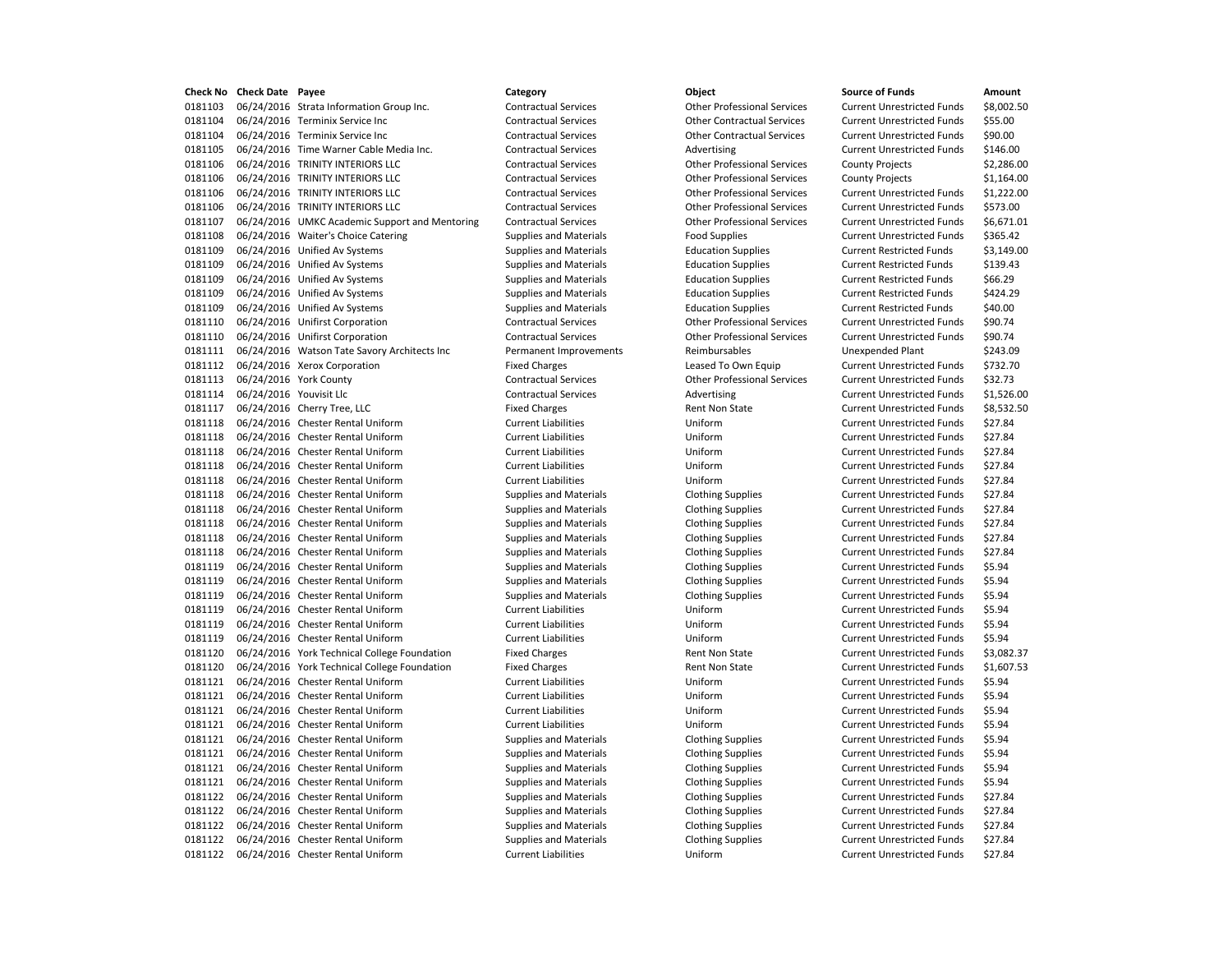**Check No Check Date Payee Category Object Source of Funds Amount** 0181122 06/24/2016 Chester Rental Uniform Current Liabilities Uniform Uniform Current Unrestricted Funds \$27.84 0181122 06/24/2016 Chester Rental Uniform Current Liabilities Uniform Current Unrestricted Funds \$27.84 0181122 06/24/2016 Chester Rental Uniform Current Liabilities Uniform Current Unrestricted Funds \$27.84 0181123 06/27/2016 City Club of Rock Hill Fixed Charges Fixed Current Unrestricted Funds \$33.33 0181126 06/27/2016 McAlister's Deli Supplies and Materials Food Supplies Current Unrestricted Funds \$212.02 0181128 06/27/2016 North Carolina Association of Stude Fixed Charges Dues & Membership Fees Current Unrestricted Funds \$25.00 0181129 06/27/2016 Panera Llc Supplies and Materials Food Supplies Food Supplies Current Unrestricted Funds \$87.18 0181132 06/27/2016 Business Card Travel Out of State Other Trans Current Unrestricted Funds \$99.77 0181132 06/27/2016 Business Card Travel Out of State Air Trans Current Unrestricted Funds \$30.00 0181132 06/27/2016 Business Card Travel Travel Travel In State Misc Travel Exp Current Unrestricted Funds \$14.33 0181132 06/27/2016 Business Card Travel Travel Travel Current Unrestricted Funds \$116.55 0181132 06/27/2016 Business Card Travel Travel Travel Out of State Lodging Current Unrestricted Funds \$0.00 0181132 06/27/2016 Business Card Travel Travel Current Dut of State Lodging Current Unrestricted Funds \$0.00 0181132 06/27/2016 Business Card Travel Travel Travel Current Unrestricted Funds \$418.59 0181132 06/27/2016 Business Card Travel Travel Travel Current Unrestricted Funds \$630.63 0181132 06/27/2016 Business Card Travel Out of State Lodging Current Unrestricted Funds \$584.48 0181132 06/27/2016 Business Card Travel Out of State Lodging Current Unrestricted Funds \$584.48 0181132 06/27/2016 Business Card Travel Travel Travel In State Lodging Current Unrestricted Funds \$97.57 0181132 06/27/2016 Business Card Travel Travel Travel In State Lodging Current Unrestricted Funds \$233.10 0181132 06/27/2016 Business Card Travel Travel Travel In State Misc Travel Exp Current Unrestricted Funds \$14.00 0181132 06/27/2016 Business Card Travel Travel Travel In State Lodging Current Unrestricted Funds \$429.57 0181132 06/27/2016 Business Card Travel Travel Travel Out of State Lodging Current Unrestricted Funds \$928.56 0181132 06/27/2016 Business Card Travel Travel Travel In State Lodging Current Unrestricted Funds \$233.10 0181132 06/27/2016 Business Card Travel Out of State Lodging Current Unrestricted Funds \$776.31 0181132 06/27/2016 Business Card Travel Travel Travel Out of State Lodging Current Restricted Funds \$1,063.10 0181132 06/27/2016 Business Card Travel Travel Travel Current Restricted Funds \$950.60 0181132 06/27/2016 Business Card Travel Out of State Lodging Current Restricted Funds \$950.60 0181132 06/27/2016 Business Card Travel In State Lodging Current Unrestricted Funds \$132.09 0181132 06/27/2016 Business Card Travel Out of State Lodging Current Unrestricted Funds \$965.25 0181132 06/27/2016 Business Card Travel Out of State Other Trans Current Unrestricted Funds \$47.20 0181132 06/27/2016 Business Card Travel Travel Travel Current Unrestricted Funds \$108.50 0181132 06/27/2016 Business Card Travel Travel Travel Cut of State Other Trans Current Unrestricted Funds \$83.45 0181132 06/27/2016 Business Card Travel Travel Travel Out of State Other Trans Current Unrestricted Funds \$30.53 0181132 06/27/2016 Business Card Contractual Services Other Contractual Services Current Unrestricted Funds \$430.74 0181132 06/27/2016 Business Card Travel Travel Travel Out of State Air Trans Current Unrestricted Funds \$25.00 0181132 06/27/2016 Business Card Travel Out of State Air Trans Current Unrestricted Funds \$50.00 0181132 06/27/2016 Business Card Travel Out of State Air Trans Current Unrestricted Funds \$50.00 0181136 06/29/2016 Chester Rental Uniform Supplies and Materials Clothing Supplies Current Unrestricted Funds \$27.84 0181136 06/29/2016 Chester Rental Uniform Supplies and Materials Clothing Supplies Current Unrestricted Funds \$27.84 0181136 06/29/2016 Chester Rental Uniform Supplies and Materials Clothing Supplies Current Unrestricted Funds \$27.84 0181136 06/29/2016 Chester Rental Uniform Supplies and Materials Clothing Supplies Current Unrestricted Funds \$27.84 0181136 06/29/2016 Chester Rental Uniform Current Liabilities Uniform Current Unrestricted Funds \$27.84 0181136 06/29/2016 Chester Rental Uniform Current Liabilities Uniform Current Unrestricted Funds \$27.84 0181136 06/29/2016 Chester Rental Uniform Current Liabilities Uniform Current Unrestricted Funds \$27.84 0181136 06/29/2016 Chester Rental Uniform Current Liabilities Uniform Current Unrestricted Funds \$27.84 0181137 06/29/2016 Chester Rental Uniform Current Liabilities Uniform Current Unrestricted Funds \$5.94 0181137 06/29/2016 Chester Rental Uniform Current Liabilities Uniform Current Unrestricted Funds \$5.94 0181137 06/29/2016 Chester Rental Uniform Current Liabilities Uniform Current Unrestricted Funds \$5.94 0181137 06/29/2016 Chester Rental Uniform Current Liabilities Uniform Current Unrestricted Funds \$5.94 0181137 06/29/2016 Chester Rental Uniform Supplies and Materials Clothing Supplies Current Unrestricted Funds \$5.94 0181137 06/29/2016 Chester Rental Uniform Supplies and Materials Clothing Supplies Current Unrestricted Funds \$5.94 0181137 06/29/2016 Chester Rental Uniform Supplies and Materials Clothing Supplies Current Unrestricted Funds \$5.94 0181137 06/29/2016 Chester Rental Uniform Supplies and Materials Clothing Supplies Current Unrestricted Funds \$5.94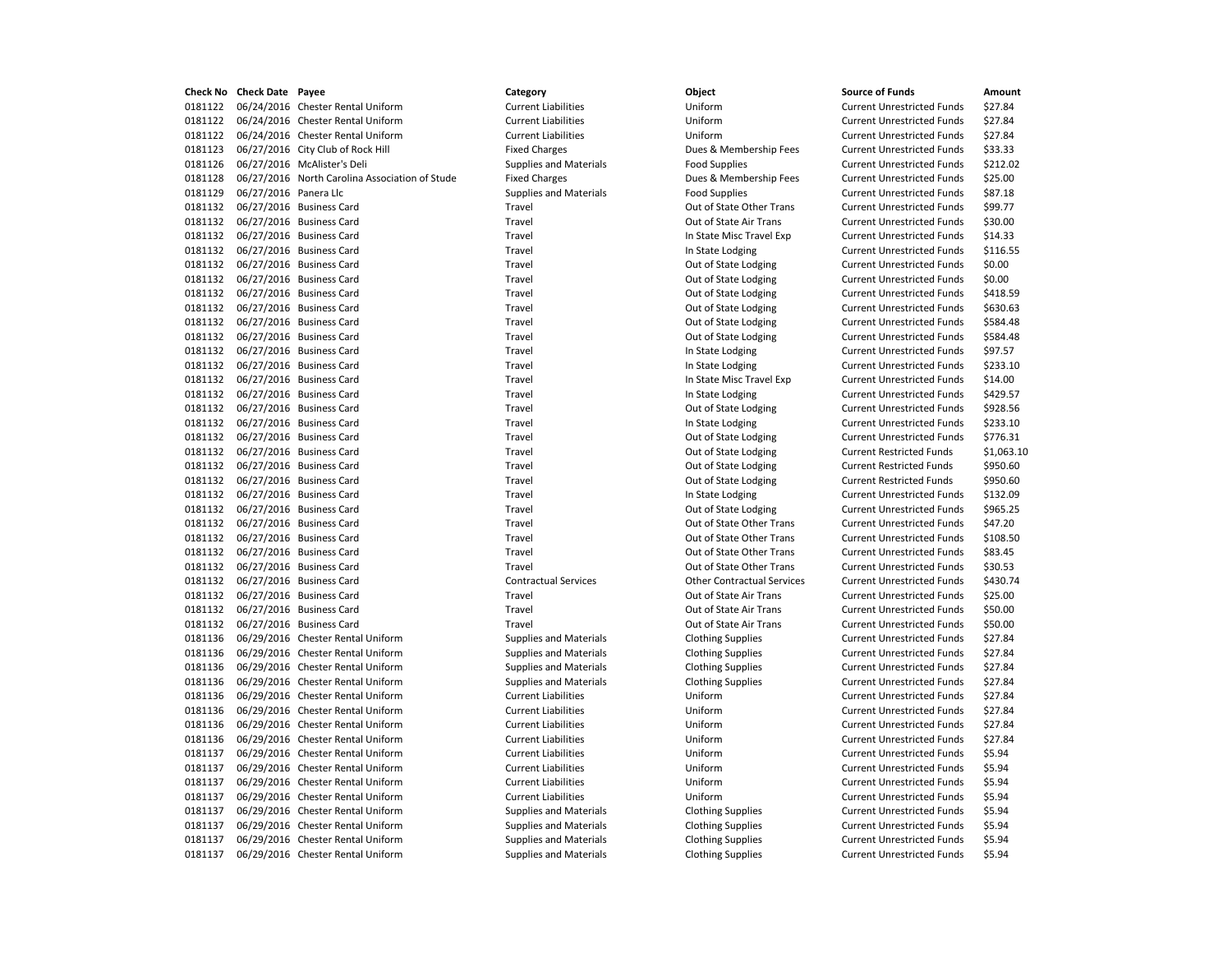0181145 06/29/2016 Chester Rental Uniform Supplies and Materials Clothing Supplies Current Unrestricted Funds \$27.84 0181145 06/29/2016 Chester Rental Uniform Supplies and Materials Clothing Supplies Current Unrestricted Funds \$27.84 0181145 06/29/2016 Chester Rental Uniform Supplies and Materials Clothing Supplies Current Unrestricted Funds \$27.84 0181145 06/29/2016 Chester Rental Uniform Supplies and Materials Clothing Supplies Current Unrestricted Funds \$27.84 0181145 06/29/2016 Chester Rental Uniform Supplies and Materials Clothing Supplies Current Unrestricted Funds \$27.84 0181145 06/29/2016 Chester Rental Uniform Current Liabilities Uniform Current Unrestricted Funds \$27.84 0181145 06/29/2016 Chester Rental Uniform Current Liabilities Uniform Current Unrestricted Funds \$27.84 0181145 06/29/2016 Chester Rental Uniform Current Liabilities Uniform Current Unrestricted Funds \$27.84 0181145 06/29/2016 Chester Rental Uniform Current Liabilities Uniform Current Unrestricted Funds \$27.84 0181145 06/29/2016 Chester Rental Uniform Current Liabilities Uniform Uniform Current Unrestricted Funds \$27.84 0181146 06/29/2016 Chester Rental Uniform Current Liabilities Uniform Current Unrestricted Funds \$5.94 0181146 06/29/2016 Chester Rental Uniform Current Liabilities Uniform Current Unrestricted Funds \$5.94 0181146 06/29/2016 Chester Rental Uniform Current Liabilities Uniform Current Unrestricted Funds \$5.94 0181146 06/29/2016 Chester Rental Uniform Current Liabilities Current Liabilities Uniform Current Unrestricted Funds \$5.94 0181146 06/29/2016 Chester Rental Uniform Supplies and Materials Clothing Supplies Current Unrestricted Funds \$5.94 0181146 06/29/2016 Chester Rental Uniform Supplies and Materials Clothing Supplies Current Unrestricted Funds \$5.94 0181146 06/29/2016 Chester Rental Uniform Supplies and Materials Clothing Supplies Current Unrestricted Funds \$5.94 0181146 06/29/2016 Chester Rental Uniform Supplies and Materials Clothing Supplies Current Unrestricted Funds \$5.94 0181147 06/29/2016 York Technical College Foundation Fixed Charges Rent Non State Current Unrestricted Funds \$1,666.66 0181149 06/30/2016 Assessment Technologies Institute Miscellaneous Contingencies Current Unrestricted Funds \$1,694.00 0181149 06/30/2016 Assessment Technologies Institute Contractual Services Other Professional Services Current Restricted Funds \$7,306.00 0181162 06/30/2016 Abernethy Beck, Inc. Contractual Services Other Contractual Services Current Restricted Funds \$300.00 0181163 06/30/2016 Adams Outdoor Advertising of Nc Contractual Services Advertising Advertising Current Unrestricted Funds \$1,650.00 0181164 06/30/2016 Ameripride Services Inc Supplies and Materials Major Supplies Magnet Current Unrestricted Funds \$251.03 0181165 06/30/2016 Anderson Stamp and Engraving Supplies and Materials Current Unrestricted Funds 528.92 0181166 06/30/2016 Bonitz Flooring Group Inc Contractual Services Other Professional Services County Projects \$4,211.98 0181166 06/30/2016 Bonitz Flooring Group Inc Contractual Services Other Professional Services Current Unrestricted Funds \$2,400.33 0181167 06/30/2016 Caretaker Management Service Inc Contractual Services Other Professional Services Current Unrestricted Funds \$950.00 0181167 06/30/2016 Caretaker Management Service Inc Contractual Services Current Contractual Services Current Unrestricted Funds \$1,205.00 0181167 06/30/2016 Caretaker Management Service Inc Contractual Services Other Professional Services Current Unrestricted Funds \$400.00 0181167 06/30/2016 Caretaker Management Service Inc Contractual Services Other Professional Services Current Unrestricted Funds \$400.00 0181168 06/30/2016 Carolina Couriers, LLC Contractual Services Other Contractual Services Current Unrestricted Funds \$805.00 0181169 06/30/2016 Carrier Corporation Contractual Services Other Professional Services Current Unrestricted Funds \$5,620.00 0181170 06/30/2016 Carrier Enterprises, Llc SE Contractual Services General Repair Current Unrestricted Funds \$963.57 0181170 06/30/2016 Carrier Enterprises, Llc SE Contractual Services General Repair Current Unrestricted Funds \$0.00 0181171 06/30/2016 Chef's Catering Supplies and Materials Food Supplies Current Unrestricted Funds \$1,137.91 0181171 06/30/2016 Chef's Catering Supplies and Materials Food Supplies Food Supplies Current Unrestricted Funds \$508.65 0181171 06/30/2016 Chef's Catering The Supplies and Materials Theod Supplies Current Unrestricted Funds \$607.20 0181171 06/30/2016 Chef's Catering Supplies and Materials Food Supplies Food Supplies Current Unrestricted Funds \$426.32 0181172 06/30/2016 City Electric Accounts - Sc Contractual Services General Repair Current Unrestricted Funds \$149.61 0181173 06/30/2016 City of Rock Hill Supplies and Materials Fuel Current Unrestricted Funds \$1,110.01 0181174 06/30/2016 ColorID LLC **Color**ing Least Current Equipment Non Capitalized Equipment Current Unrestricted Funds \$1,795.00 0181174 06/30/2016 ColorID LLC **ColorID LLC** Equipment Equipment Non Capitalized Equipment Current Unrestricted Funds \$400.00 0181174 06/30/2016 ColorID LLC Equipment Non Capitalized Equipment Current Unrestricted Funds \$130.00 0181174 06/30/2016 ColorID LLC Equipment Non Capitalized Equipment Current Unrestricted Funds \$100.00 0181174 06/30/2016 ColorID LLC Equipment Non Capitalized Equipment Current Unrestricted Funds \$375.00 0181174 06/30/2016 ColorID LLC Equipment Non Capitalized Equipment Current Unrestricted Funds \$11.00 0181174 06/30/2016 ColorID LLC **Supplies and Materials** Office Supplies Current Unrestricted Funds \$1,050.00 0181174 06/30/2016 ColorID LLC **Supplies and Materials** Office Supplies Current Unrestricted Funds \$450.00 0181175 06/30/2016 Dade Paper and Bag Co Supplies and Materials Janitorial Supplies Current Unrestricted Funds \$1,199.54 0181175 06/30/2016 Dade Paper and Bag Co Supplies and Materials Janitorial Supplies Current Unrestricted Funds \$343.58 0181176 06/30/2016 Dawa Inc Permanent Improvements Other Permanent Imp Unexpended Plant \$4,239.34 0181177 06/30/2016 Dell Computer Corporation Equipment Non Capitalized Equipment Current Unrestricted Funds \$4,496.92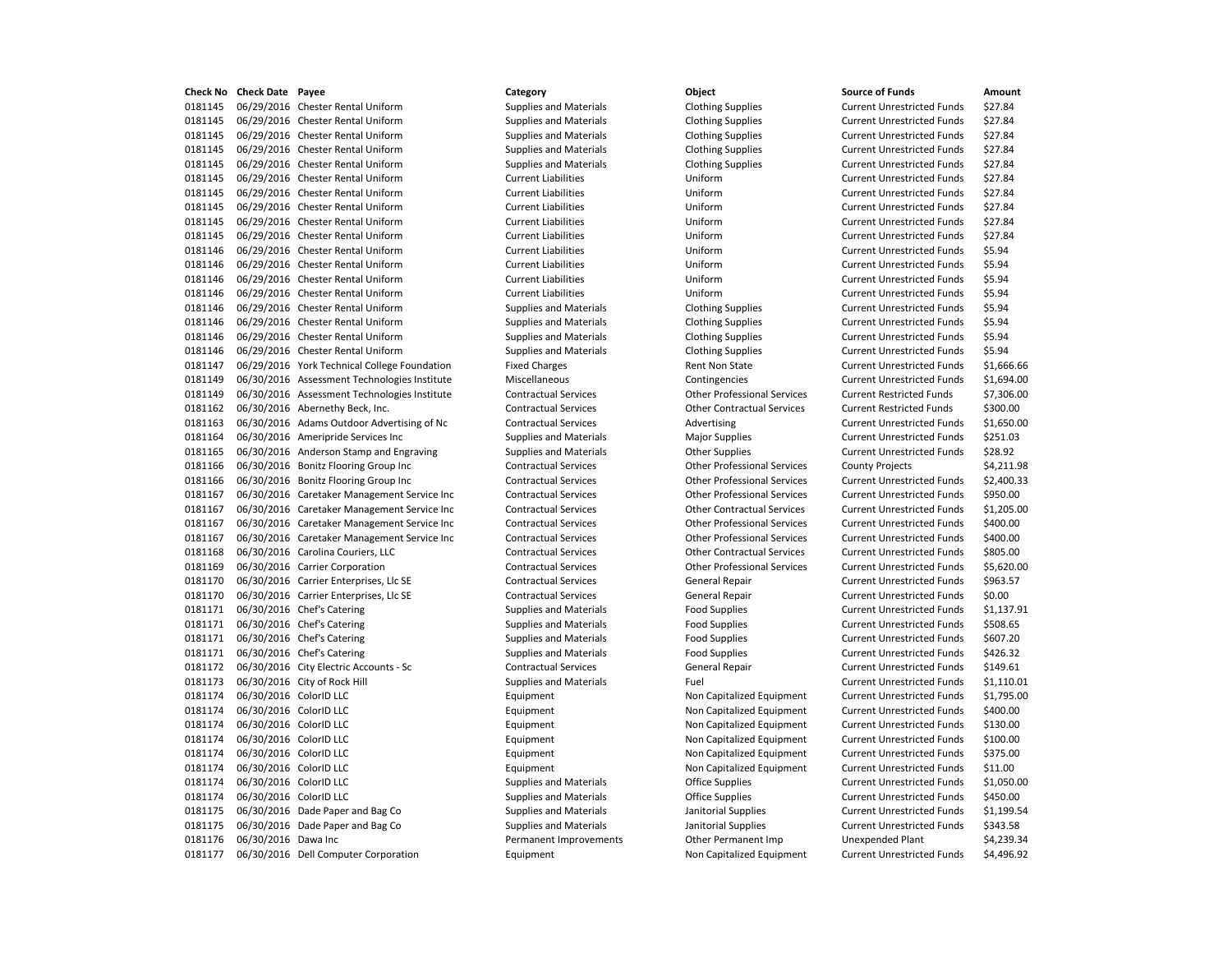06/30/2016 Dell Computer Corporation Equipment Non Capitalized Equipment Current Unrestricted Funds \$-0.01 0181178 06/30/2016 Digital Jewelry Company LLC Supplies and Materials Other Supplies Current Unrestricted Funds \$242.24 06/30/2016 ESP Associates PA Permanent Improvements Fees, Arch, Eng & Other Master Plan \$5,200.00 06/30/2016 Fort Mill B B Q Comp. Supplies and Materials Food Supplies Current Unrestricted Funds \$351.25 06/30/2016 Fortune Academy Inc Contractual Services Other Professional Services Current Unrestricted Funds \$1,150.00 06/30/2016 Fortune Academy Inc Contractual Services Other Professional Services Current Unrestricted Funds \$1,451.10 06/30/2016 Fortune Academy Inc Contractual Services Other Professional Services Current Unrestricted Funds \$3,789.50 0181182 06/30/2016 Herald Publishing Contractual Services Advertising Current Unrestricted Funds \$5,208.53 0181183 06/30/2016 The Honey Baked Ham Co #1543 Supplies and Materials Food Supplies Food Supplies Current Unrestricted Funds \$108.53 0181183 06/30/2016 The Honey Baked Ham Co #1543 Supplies and Materials Food Supplies Current Unrestricted Funds \$143.47 0181183 06/30/2016 The Honey Baked Ham Co #1543 Supplies and Materials Food Supplies Food Supplies Current Unrestricted Funds \$581.17 06/30/2016 Interior Plantscapes Llc Contractual Services Other Professional Services Current Unrestricted Funds \$305.00 0181185 06/30/2016 Jacksons Kitchen Supplies and Materials Food Supplies Current Unrestricted Funds \$3,002.10 0181185 06/30/2016 Jacksons Kitchen Supplies and Materials Food Supplies Food Supplies Current Unrestricted Funds \$1,294.50 0181185 06/30/2016 Jacksons Kitchen Supplies and Materials Food Supplies Food Supplies Current Unrestricted Funds 5502.92 0181185 06/30/2016 Jacksons Kitchen Supplies and Materials Food Supplies Food Supplies Current Unrestricted Funds \$591.62 06/30/2016 Johnson Controls Inc Contractual Services Other Contractual Services Current Unrestricted Funds \$1,044.80 0181187 06/30/2016 Keck and Wood, Inc **Permanent Improvements** Fees, Arch, Eng & Other Master Plan \$1,507.50 06/30/2016 Keck and Wood, Inc Permanent Improvements Fees, Arch, Eng & Other Unexpended Plant \$3,372.18 06/30/2016 Love Security Services Inc Contractual Services Other Contractual Services Current Unrestricted Funds \$577.80 06/30/2016 Love Security Services Inc Contractual Services Other Contractual Services Current Unrestricted Funds \$591.30 06/30/2016 Love Security Services Inc Contractual Services Other Contractual Services Current Unrestricted Funds \$553.50 06/30/2016 Love Security Services Inc Contractual Services Other Contractual Services Current Unrestricted Funds \$588.60 0181189 06/30/2016 ManagedPrint Inc **Contractual Services** Printing Current Unrestricted Funds \$867.90 0181190 06/30/2016 Melanie Rowe Catering Supplies and Materials Food Supplies Current Unrestricted Funds \$1,702.90 0181191 06/30/2016 Merus Refreshment Services Inc Supplies and Materials Food Supplies Food Supplies Current Unrestricted Funds \$248.56 06/30/2016 Merus Refreshment Services Inc Supplies and Materials Food Supplies Current Unrestricted Funds \$180.72 06/30/2016 Merus Refreshment Services Inc Supplies and Materials Food Supplies Current Unrestricted Funds \$25.63 06/30/2016 Merus Refreshment Services Inc Supplies and Materials Food Supplies Current Unrestricted Funds \$221.92 06/30/2016 Mid-Carolina Ahec, Inc. Contractual Services Other Professional Services Current Unrestricted Funds \$24.00 06/30/2016 Mid-Carolina Ahec, Inc. Contractual Services Other Professional Services Current Unrestricted Funds \$56.00 06/30/2016 Mid-Carolina Ahec, Inc. Contractual Services Other Professional Services Current Unrestricted Funds \$150.00 0181193 06/30/2016 Ontario Investments, Inc. Fixed Charges Leased To Own Equip Current Unrestricted Funds \$1,730.13 06/30/2016 Palmetto Tire and Service Contractual Services General Repair Current Unrestricted Funds \$364.66 0181195 06/30/2016 Panera Llc **Supplies and Materials** Food Supplies Food Supplies Current Unrestricted Funds \$75.72 0181195 06/30/2016 Panera Llc **Supplies and Materials** Food Supplies **Food Supplies Current Unrestricted Funds** \$153.64 06/30/2016 Praxair Distribution Inc Supplies and Materials Education Supplies Current Unrestricted Funds \$682.14 0181197 06/30/2016 PTW New York Corporation Supplies and Materials Education Supplies Current Unrestricted Funds \$1,150.00 06/30/2016 PTW New York Corporation Supplies and Materials Education Supplies Current Unrestricted Funds \$150.00 06/30/2016 PTW New York Corporation Supplies and Materials Education Supplies Current Unrestricted Funds \$950.00 06/30/2016 PTW New York Corporation Supplies and Materials Education Supplies Current Unrestricted Funds \$325.00 06/30/2016 PTW New York Corporation Supplies and Materials Education Supplies Current Unrestricted Funds \$210.00 06/30/2016 PTW New York Corporation Supplies and Materials Education Supplies Current Unrestricted Funds \$35.00 06/30/2016 Record Storage Systems Contractual Services Data Processing Serv Current Unrestricted Funds \$148.94 06/30/2016 Katherine R. Simpson Contractual Services Other Professional Services Current Unrestricted Funds \$1,932.00 06/30/2016 Katherine R. Simpson Contractual Services Other Professional Services County Projects \$2,400.00 0181200 06/30/2016 Siteone Landscape Supply, Llc Supplies and Materials Maintenance Supplies Current Unrestricted Funds \$511.14 06/30/2016 Staffmark Contractual Services Other Contractual Services Current Unrestricted Funds \$509.36 06/30/2016 Staffmark Contractual Services Other Contractual Services Current Unrestricted Funds \$509.36 06/30/2016 Staffmark Contractual Services Other Contractual Services Current Unrestricted Funds \$509.36 06/30/2016 Staffmark Contractual Services Other Professional Services Current Unrestricted Funds \$293.20 06/30/2016 Staffmark Contractual Services Other Contractual Services Current Unrestricted Funds \$293.20 06/30/2016 Staffmark Contractual Services Other Contractual Services Current Unrestricted Funds \$293.20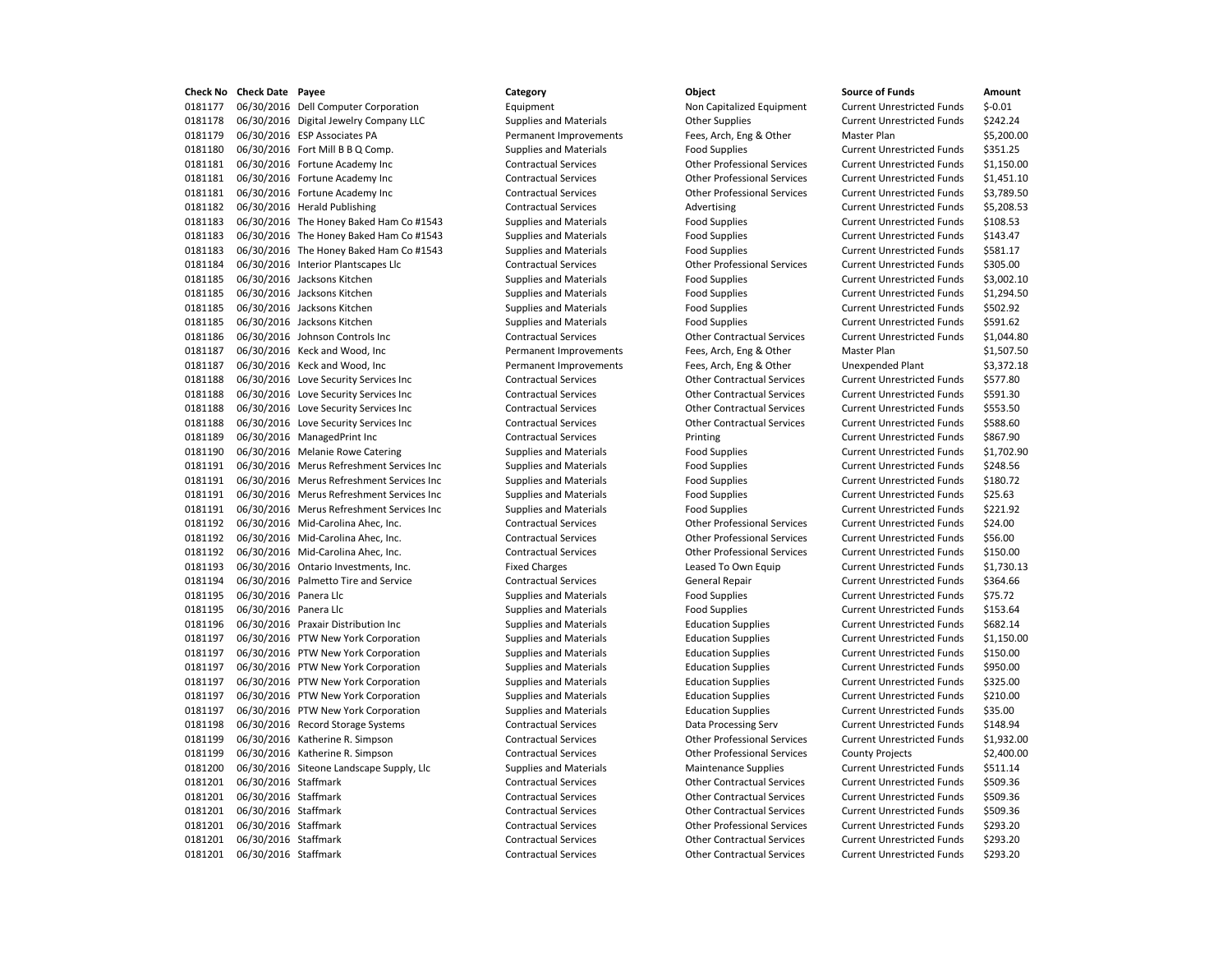06/30/2016 Staffmark Contractual Services Other Professional Services Current Unrestricted Funds \$293.20 06/30/2016 Staffmark Contractual Services Other Contractual Services Current Unrestricted Funds \$293.20 06/30/2016 TBA Construction Permanent Improvements Renov of Build & Add County Projects \$7,500.00 06/30/2016 TEAM Mechanical, LLC Contractual Services Other Contractual Services Current Unrestricted Funds \$4,780.00 0181204 06/30/2016 Technical Training Aids, Inc. Supplies and Materials Education Supplies Current Restricted Funds \$7,159.00 06/30/2016 Twenty-Three, Inc Contractual Services Other Professional Services Current Unrestricted Funds \$4,098.75 06/30/2016 Twenty-Three, Inc Contractual Services Other Professional Services Current Unrestricted Funds \$1,695.00 0181206 06/30/2016 U Save Auto Rental Travel Travel Travel Travel Travel Travel Current Unrestricted Funds \$114.30 06/30/2016 U Save Auto Rental Travel Travel Current Unrestricted Funds \$147.70 06/30/2016 U Save Auto Rental Travel Travel Current Unrestricted Funds \$39.79 06/30/2016 U Save Auto Rental Travel Travel Current Unrestricted Funds \$52.80 06/30/2016 Jack L. Anthony, JR Contractual Services Other Professional Services Current Unrestricted Funds \$2,991.43 06/30/2016 United Refrigeration Inc Permanent Improvements Renov of Build & Add County Projects \$1,797.00 06/30/2016 United Refrigeration Inc Permanent Improvements Renov of Build & Add County Projects \$304.00 06/30/2016 United Refrigeration Inc Permanent Improvements Renov of Build & Add County Projects \$145.00 06/30/2016 United Refrigeration Inc Contractual Services General Repair Current Unrestricted Funds \$480.43 0181209 06/30/2016 Virco Inc Current Unrestricted Funds Supplies and Materials Current Unrestricted Funds 512,296.00 0181209 06/30/2016 Virco Inc Current Unrestricted Funds (2,798.25 Supplies and Materials Current Unrestricted Funds \$2,798.25 06/30/2016 Vsc Fire & Security Contractual Services General Repair Current Unrestricted Funds \$350.00 0181211 06/30/2016 Waiter's Choice Catering Supplies and Materials Food Supplies Current Unrestricted Funds \$120.87 0181211 06/30/2016 Waiter's Choice Catering Supplies and Materials Food Supplies Current Unrestricted Funds \$104.99 0181211 06/30/2016 Waiter's Choice Catering Supplies and Materials Food Supplies Food Supplies Current Unrestricted Funds \$477.70 06/30/2016 West Group Equipment Library Books, Maps & Film Current Unrestricted Funds \$764.67 06/30/2016 West Group Equipment Library Books, Maps & Film Current Unrestricted Funds \$557.75 06/30/2016 World Design Marketing Contractual Services Other Professional Services Current Unrestricted Funds \$6,150.00 06/30/2016 World Design Marketing Contractual Services Other Professional Services Current Unrestricted Funds \$7,837.50 0181214 06/30/2016 Xerox Corporation **Fixed Charges** Fixed Charges Leased To Own Equip Current Unrestricted Funds \$387.68 06/30/2016 Barnes and Noble College Bookstore Current Liabilities A/P Student Barnes & Noble Current Unrestricted Funds \$111,906.01 06/30/2016 Barnes and Noble College Bookstore Current Liabilities A/P College Barnes & Noble Current Unrestricted Funds \$695.01 0181220 06/30/2016 McAlister's Deli Supplies and Materials Food Supplies Food Supplies Current Unrestricted Funds \$104.12 0181220 06/30/2016 McAlister's Deli Supplies and Materials Food Supplies Current Unrestricted Funds \$104.11 0181232 06/30/2016 American Airlines, Inc. The Current Unrestricted Funds S422.70 0181232 06/30/2016 American Airlines, Inc. Travel Travel Current Unrestricted Funds \$472.70 06/30/2016 American Airlines, Inc. Current Assets Prepaid Expenses Current Unrestricted Funds \$310.70 0181232 06/30/2016 American Airlines, Inc. Travel Travel Current Unrestricted Funds \$415.70 0181232 06/30/2016 American Airlines, Inc. Travel Travel Current Unrestricted Funds \$397.70 06/30/2016 American Airlines, Inc. Current Assets Prepaid Expenses Current Unrestricted Funds \$484.20 06/30/2016 American Airlines, Inc. Current Assets Prepaid Expenses Current Unrestricted Funds \$372.70 06/30/2016 American Airlines, Inc. Current Assets Prepaid Expenses Current Unrestricted Funds \$296.70 06/30/2016 American Airlines, Inc. Current Assets Prepaid Expenses Current Unrestricted Funds \$422.70 06/30/2016 American Airlines, Inc. Current Assets Prepaid Expenses Current Unrestricted Funds \$296.70 06/30/2016 Business Card Travel In State Lodging Current Unrestricted Funds \$305.62 06/30/2016 Business Card Travel Out of State Air Trans Current Unrestricted Funds \$50.00 06/30/2016 Business Card Travel Out of State Air Trans Current Unrestricted Funds \$50.00 06/30/2016 Business Card Travel Out of State Air Trans Current Unrestricted Funds \$50.00 0181233 06/30/2016 Business Card Supplies and Materials Food Supplies Food Supplies Current Unrestricted Funds \$32.68 06/30/2016 Business Card Contractual Services Other Contractual Services Current Unrestricted Funds \$559.89 06/30/2016 Business Card Travel Out of State Misc Travel Current Unrestricted Funds \$30.00 06/30/2016 Business Card Travel Out of State Other Trans Current Unrestricted Funds \$36.00 0181233 06/30/2016 Business Card Travel Travel Travel Out of State Other Trans Current Unrestricted Funds \$93.75 06/30/2016 Business Card Travel Out of State Misc Travel Current Unrestricted Funds \$25.00 06/30/2016 Business Card Travel Out of State Other Trans Current Unrestricted Funds \$80.00 06/30/2016 Business Card Travel Out of State Misc Travel Current Unrestricted Funds \$60.00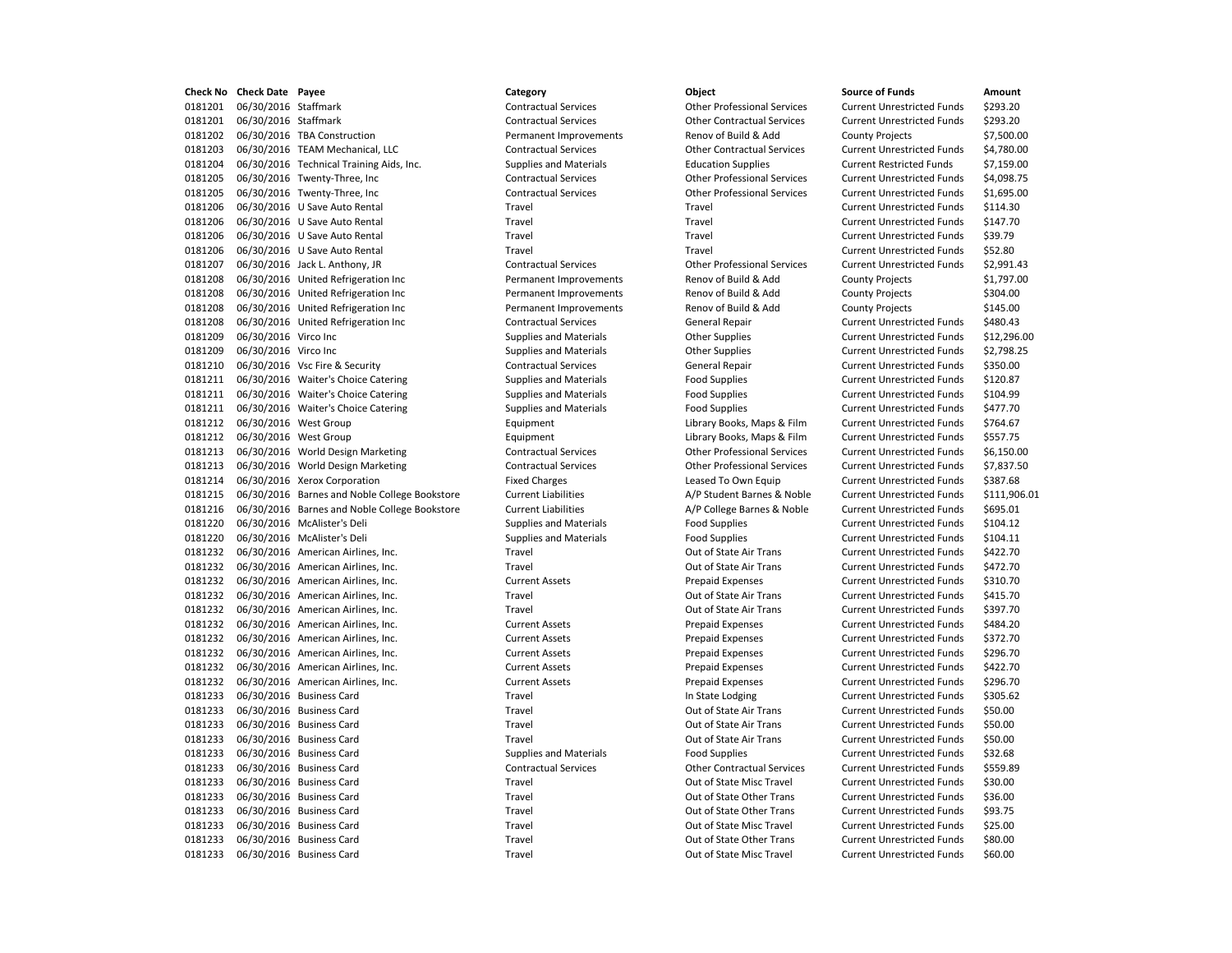| Check No | <b>Check Date Payee</b> |                                                | Category                         | Object                                     | <b>Source of Funds</b>                                                 | Amount    |
|----------|-------------------------|------------------------------------------------|----------------------------------|--------------------------------------------|------------------------------------------------------------------------|-----------|
| 0181233  |                         | 06/30/2016 Business Card                       | Travel                           | Out of State Misc Travel                   | <b>Current Unrestricted Funds</b>                                      | \$60.00   |
| 0181233  |                         | 06/30/2016 Business Card                       | Travel                           | Out of State Misc Travel                   | <b>Current Unrestricted Funds</b>                                      | \$18.15   |
| 0181233  |                         | 06/30/2016 Business Card                       | Travel                           | Out of State Other Trans                   | <b>Current Unrestricted Funds</b>                                      | \$50.00   |
| 0181233  |                         | 06/30/2016 Business Card                       | Travel                           | Out of State Misc Travel                   | <b>Current Unrestricted Funds</b>                                      | \$25.00   |
| 0181233  |                         | 06/30/2016 Business Card                       | Travel                           | Out of State Lodging                       | <b>Current Unrestricted Funds</b>                                      | \$1,111.0 |
| 0181233  |                         | 06/30/2016 Business Card                       | Travel                           | In State Lodging                           | <b>Current Unrestricted Funds</b>                                      | \$82.32   |
| 0181233  |                         | 06/30/2016 Business Card                       | Travel                           | Out of State Lodging                       | <b>Current Unrestricted Funds</b>                                      | \$418.59  |
| 0181233  |                         | 06/30/2016 Business Card                       | Travel                           | Out of State Lodging                       | <b>Current Unrestricted Funds</b>                                      | \$285.11  |
| 0181233  |                         | 06/30/2016 Business Card                       | Travel                           | Out of State Lodging                       | <b>Current Unrestricted Funds</b>                                      | \$1,111.0 |
| 0181233  |                         | 06/30/2016 Business Card                       | Travel                           | Out of State Lodging                       | <b>Current Unrestricted Funds</b>                                      | \$1,115.  |
| 0181233  |                         | 06/30/2016 Business Card                       | Travel                           | Out of State Lodging                       | <b>Current Unrestricted Funds</b>                                      | \$444.42  |
| 0181233  |                         | 06/30/2016 Business Card                       | Travel                           | Out of State Lodging                       | <b>Current Unrestricted Funds</b>                                      | \$898.84  |
| 0181233  |                         | 06/30/2016 Business Card                       | Travel                           | In State Misc Travel Exp                   | <b>Current Unrestricted Funds</b>                                      | \$10.00   |
| 0181233  |                         | 06/30/2016 Business Card                       | Travel                           | In State Lodging                           | <b>Current Unrestricted Funds</b>                                      | \$239.80  |
| 0181233  |                         | 06/30/2016 Business Card                       | Travel                           | In State Lodging                           | <b>Current Unrestricted Funds</b>                                      | \$239.80  |
| 0181233  |                         | 06/30/2016 Business Card                       | Travel                           | Out of State Lodging                       | <b>Current Unrestricted Funds</b>                                      | \$694.92  |
| 0181233  |                         | 06/30/2016 Business Card                       | Travel                           | Out of State Lodging                       | <b>Current Unrestricted Funds</b>                                      | \$694.92  |
| 0181233  |                         | 06/30/2016 Business Card                       | Travel                           | Out of State Lodging                       | <b>Current Unrestricted Funds</b>                                      | \$694.92  |
| 0181234  |                         | 06/30/2016 Business Card                       | Travel                           | In State Lodging                           | <b>Current Unrestricted Funds</b>                                      | \$387.54  |
| 0181234  |                         | 06/30/2016 Business Card                       | Travel                           | Out of State Lodging                       | <b>Current Unrestricted Funds</b>                                      | \$986.84  |
| 0181234  |                         | 06/30/2016 Business Card                       | Travel                           | Out of State Lodging                       | <b>Current Unrestricted Funds</b>                                      | \$986.84  |
| 0181234  |                         | 06/30/2016 Business Card                       | Travel                           | Out of State Lodging                       | <b>Current Unrestricted Funds</b>                                      | \$986.84  |
| 0181234  |                         | 06/30/2016 Business Card                       | Travel                           | Out of State Lodging                       | <b>Current Unrestricted Funds</b>                                      | \$986.84  |
| 0181234  |                         | 06/30/2016 Business Card                       | Travel                           | In State Lodging                           | <b>Current Unrestricted Funds</b>                                      | \$723.68  |
| 0181234  |                         | 06/30/2016 Business Card                       | Travel                           | In State Misc Travel Exp                   | <b>Current Unrestricted Funds</b>                                      | \$32.02   |
| 0181234  |                         | 06/30/2016 Business Card                       | Travel                           | In State Lodging                           | <b>Current Unrestricted Funds</b>                                      | \$723.68  |
| 0181234  |                         | 06/30/2016 Business Card                       | Travel                           | Out of State Lodging                       | <b>Current Unrestricted Funds</b>                                      | \$600.99  |
| 0181234  |                         | 06/30/2016 Business Card                       | Travel                           | Out of State Lodging                       | <b>Current Unrestricted Funds</b>                                      | \$1,028.1 |
| 0181234  |                         | 06/30/2016 Business Card                       | Travel                           | Out of State Lodging                       | <b>Current Unrestricted Funds</b>                                      | \$1.051.1 |
| 0181234  |                         | 06/30/2016 Business Card                       | Travel                           | Out of State Lodging                       | <b>Current Unrestricted Funds</b>                                      | \$1,134.0 |
| 0181234  |                         | 06/30/2016 Business Card                       | <b>Supplies and Materials</b>    | <b>Food Supplies</b>                       | <b>Current Unrestricted Funds</b>                                      | \$827.16  |
| 0181234  |                         | 06/30/2016 Business Card                       | Travel                           | In State Lodging                           | <b>Current Unrestricted Funds</b>                                      | \$172.37  |
| 0181234  |                         | 06/30/2016 Business Card                       | Travel                           | In State Misc Travel Exp                   | <b>Current Unrestricted Funds</b>                                      | \$20.18   |
| 0181234  |                         | 06/30/2016 Business Card                       | Travel                           | Out of State Other Trans                   | <b>Current Unrestricted Funds</b>                                      | \$170.00  |
| 0181234  |                         | 06/30/2016 Business Card                       | Travel                           | Out of State Other Trans                   | <b>Current Unrestricted Funds</b>                                      | \$37.00   |
| 0181234  |                         | 06/30/2016 Business Card                       | Travel                           | Out of State Misc Travel                   | <b>Current Unrestricted Funds</b>                                      | \$20.00   |
| 0181234  |                         | 06/30/2016 Business Card                       | Travel                           | Out of State Other Trans                   |                                                                        | \$128.00  |
| 0181234  |                         | 06/30/2016 Business Card                       | <b>Supplies and Materials</b>    | <b>Food Supplies</b>                       | <b>Current Unrestricted Funds</b><br><b>Current Unrestricted Funds</b> | \$16.34   |
| 0181234  |                         | 06/30/2016 Business Card                       | <b>Contractual Services</b>      |                                            |                                                                        | \$676.61  |
| 0181234  |                         | 06/30/2016 Business Card                       | Travel                           | <b>Other Contractual Services</b>          | <b>Current Unrestricted Funds</b><br><b>Current Unrestricted Funds</b> | \$236.15  |
| 0181234  |                         | 06/30/2016 Business Card                       | Travel                           | In State Lodging<br>Out of State Air Trans | <b>Current Unrestricted Funds</b>                                      | \$50.00   |
| 0181234  |                         |                                                | Travel                           | Out of State Air Trans                     |                                                                        | \$50.00   |
|          |                         | 06/30/2016 Business Card                       |                                  |                                            | <b>Current Unrestricted Funds</b>                                      |           |
| 0181235  |                         | 06/30/2016 Department of Administration        | <b>Supplies and Materials</b>    | Postage                                    | <b>Current Unrestricted Funds</b>                                      | \$30.00   |
| 0181235  |                         | 06/30/2016 Department of Administration        | <b>Supplies and Materials</b>    | Postage                                    | <b>Current Unrestricted Funds</b>                                      | \$26.25   |
| 0181236  |                         | 06/30/2016 Surveillance, Resources, and Invest | Op Revenue - Other Current Unres | SRI                                        | <b>Current Unrestricted Funds</b>                                      | \$1,035.5 |
| 0181236  |                         | 06/30/2016 Surveillance, Resources, and Invest | Op Revenue - Other Current Unres | SRI                                        | <b>Current Unrestricted Funds</b>                                      | \$109.00  |
| 0181237  |                         | 06/30/2016 Surveillance, Resources, and Invest | <b>Contractual Services</b>      | <b>Other Professional Services</b>         | <b>Current Unrestricted Funds</b>                                      | \$1,035.5 |
| 0181238  |                         | 06/30/2016 Surveillance, Resources, and Invest | Op Revenue - Other Current Unres | SRI                                        | <b>Current Unrestricted Funds</b>                                      | \$381.50  |
|          |                         | E0007024 06/10/2016 YTC Employee               | Travel                           | In State Priv Auto                         | <b>Current Unrestricted Funds</b>                                      | \$81.20   |
|          |                         | E0007025 06/10/2016 YTC Employee               | Travel                           | Out of State Registration Fees             | <b>Current Unrestricted Funds</b>                                      | \$670.00  |
|          |                         | E0007025 06/10/2016 YTC Employee               | Travel                           | Out of State Priv Auto                     | <b>Current Unrestricted Funds</b>                                      | \$28.08   |
|          |                         | E0007025 06/10/2016 YTC Employee               | Travel                           | In State Meals                             | <b>Current Unrestricted Funds</b>                                      | \$75.00   |
|          |                         | E0007025 06/10/2016 YTC Employee               | Travel                           | Out of State Lodging                       | <b>Current Unrestricted Funds</b>                                      | \$873.66  |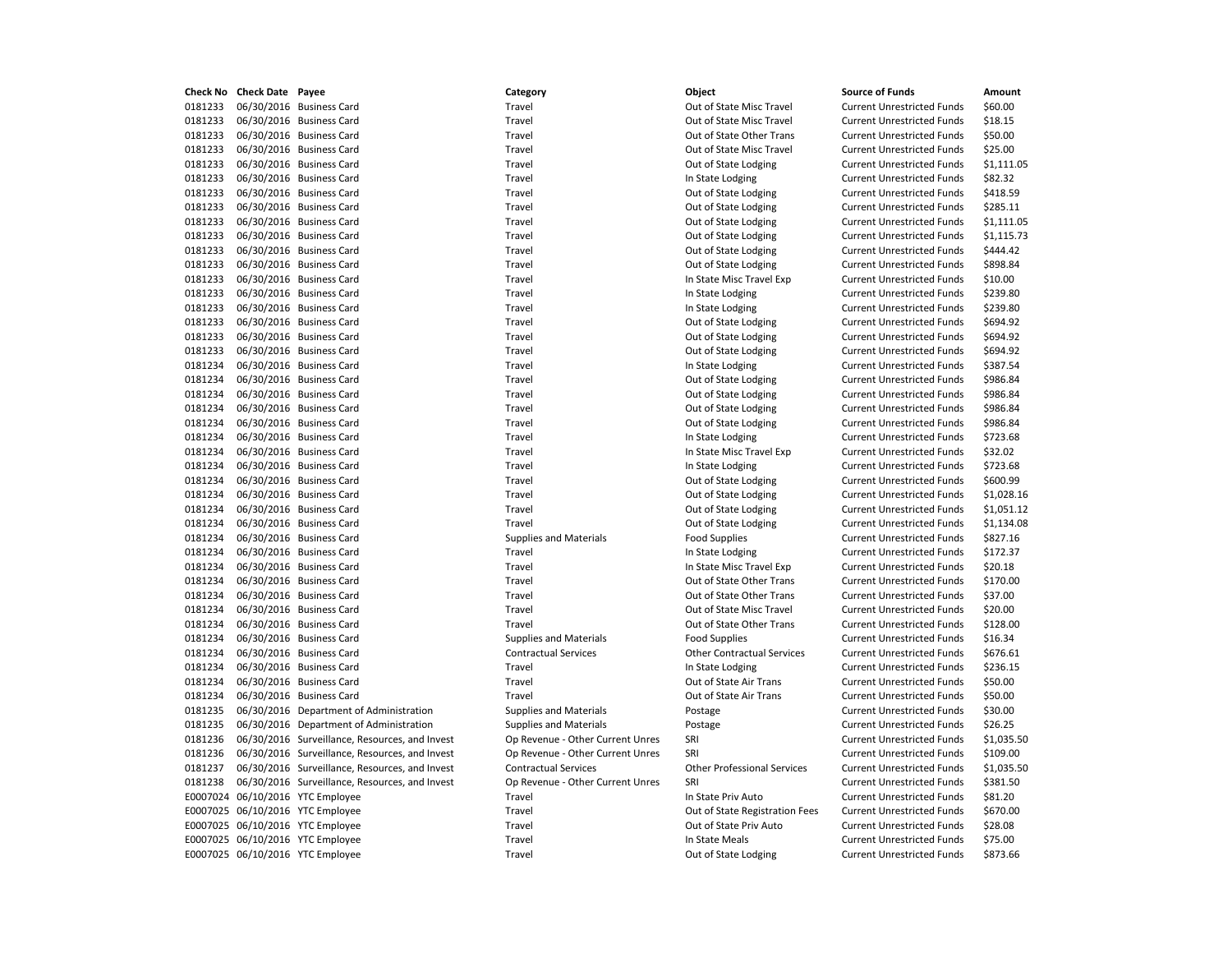E0007026 06/10/2016 YTC Employee Travel Travel Travel Current Unrestricted Funds \$59.62 E0007026 06/10/2016 YTC Employee Travel Travel Travel Out of State Meals Current Unrestricted Funds \$89.00 E0007027 06/10/2016 YTC Employee Travel Travel Travel Current Unrestricted Funds \$57.00 E0007027 06/10/2016 YTC Employee Travel Travel Travel Current Unrestricted Funds \$27.96 E0007028 06/10/2016 YTC Employee Travel Out of State Meals Current Restricted Funds \$98.00 E0007029 06/10/2016 YTC Employee Travel In State Priv Auto Current Unrestricted Funds \$42.61 E0007030 06/10/2016 YTC Employee Travel Travel Travel Travel In State Priv Auto Current Unrestricted Funds \$187.50 E0007030 06/10/2016 YTC Employee Travel Travel Travel In State Lodging Current Unrestricted Funds \$292.84 E0007031 06/10/2016 YTC Employee Travel Travel Travel In State Lodging Current Unrestricted Funds \$196.00 E0007031 06/10/2016 YTC Employee Travel Travel Travel In State Misc Travel Exp Current Unrestricted Funds \$16.36 E0007031 06/10/2016 YTC Employee Travel Travel Travel Travel In State Meals Current Unrestricted Funds \$24.00 E0007032 06/10/2016 YTC Employee Travel Travel Travel In State Priv Auto Current Unrestricted Funds \$50.80 E0007033 06/13/2016 YTC Employee Travel Travel Travel Out of State Air Trans Current Unrestricted Funds \$266.70 E0007033 06/13/2016 YTC Employee Travel Travel Travel Current Unrestricted Funds \$110.00 E0007034 06/13/2016 YTC Employee Travel Out of State Meals Current Unrestricted Funds \$175.00 E0007034 06/13/2016 YTC Employee Travel Out of State Other Trans Current Unrestricted Funds \$869.98 E0007034 06/13/2016 YTC Employee Travel Out of State Misc Travel Current Unrestricted Funds \$153.10 E0007034 06/13/2016 YTC Employee Travel Travel Travel Out of State Priv Auto Current Unrestricted Funds \$49.00 E0007034 06/13/2016 YTC Employee Travel Out of State Lodging Current Unrestricted Funds \$1,223.22 E0007035 06/13/2016 YTC Employee Travel Out of State Priv Auto Current Unrestricted Funds \$60.40 E0007035 06/13/2016 YTC Employee Travel Travel Travel Current Unrestricted Funds \$175.00 E0007036 06/13/2016 YTC Employee Travel Travel Travel Out of State Meals Current Unrestricted Funds \$175.00 E0007036 06/13/2016 YTC Employee Travel Travel Travel Out of State Misc Travel Current Unrestricted Funds \$6.96 E0007036 06/13/2016 YTC Employee Travel Travel Travel Current Unrestricted Funds \$68.20 E0007037 06/13/2016 YTC Employee Travel In State Priv Auto Current Unrestricted Funds \$61.18 E0007038 06/13/2016 YTC Employee Travel Travel Travel Current Restricted Funds \$13.50 E0007039 06/13/2016 YTC Employee Travel Travel Travel In State Meals Current Unrestricted Funds \$24.00 E0007040 06/13/2016 YTC Employee Travel Travel Travel In State Priv Auto Current Unrestricted Funds \$94.78 E0007041 06/13/2016 YTC Employee Travel In State Priv Auto Current Restricted Funds \$88.96 E0007042 06/13/2016 YTC Employee Travel Travel Travel Current Unrestricted Funds \$59.62 E0007042 06/13/2016 YTC Employee Travel Out of State Meals Current Unrestricted Funds \$73.00 E0007043 06/13/2016 YTC Employee Travel Out of State Meals Current Unrestricted Funds \$117.00 E0007043 06/13/2016 YTC Employee Travel Travel Travel Out of State Priv Auto Current Unrestricted Funds \$31.00 E0007044 06/13/2016 YTC Employee Travel Out of State Priv Auto Current Unrestricted Funds \$59.62 E0007044 06/13/2016 YTC Employee Travel Travel Travel Current Unrestricted Funds \$89.00 E0007045 06/20/2016 YTC Employee Travel Travel Travel In State Priv Auto Current Unrestricted Funds \$50.50 E0007046 06/20/2016 YTC Employee Travel Travel Travel In State Priv Auto Current Unrestricted Funds \$60.50 E0007047 06/20/2016 YTC Employee Travel Travel Travel In State Priv Auto Current Unrestricted Funds \$44.05 E0007048 06/20/2016 YTC Employee Travel Travel Travel In State Priv Auto Current Unrestricted Funds \$9.00 E0007049 06/20/2016 YTC Employee Travel Travel Travel In State Meals Current Unrestricted Funds \$36.00 E0007050 06/20/2016 YTC Employee Travel Travel Travel In State Priv Auto Current Unrestricted Funds \$45.00 E0007051 06/20/2016 YTC Employee Travel Travel Travel In State Priv Auto Current Restricted Funds \$75.30 E0007052 06/22/2016 YTC Employee Travel Travel Travel In State Priv Auto Current Unrestricted Funds \$61.18 E0007053 06/22/2016 YTC Employee Travel Travel Travel In State Priv Auto Current Unrestricted Funds \$210.68 E0007054 06/22/2016 YTC Employee Travel Out of State Meals Current Unrestricted Funds \$128.00 E0007055 06/23/2016 YTC Employee Travel In State Misc Travel Exp Current Unrestricted Funds \$4.00 E0007056 06/23/2016 YTC Employee Travel Travel Travel Current Unrestricted Funds \$64.00 E0007056 06/23/2016 YTC Employee Travel Travel Travel Out of State Priv Auto Current Unrestricted Funds \$30.10 E0007057 06/23/2016 YTC Employee Travel Travel Travel In State Priv Auto Current Unrestricted Funds \$72.34 E0007057 06/23/2016 YTC Employee Travel Travel Travel In State Priv Auto Current Unrestricted Funds \$-61.18 E0007058 06/23/2016 YTC Employee Travel Travel Travel Travel In State Priv Auto Current Unrestricted Funds \$71.20 E0007059 06/23/2016 YTC Employee Travel Travel Travel In State Priv Auto Current Unrestricted Funds \$147.00 E0007060 06/23/2016 YTC Employee Travel Travel Travel In State Priv Auto Current Unrestricted Funds \$25.40